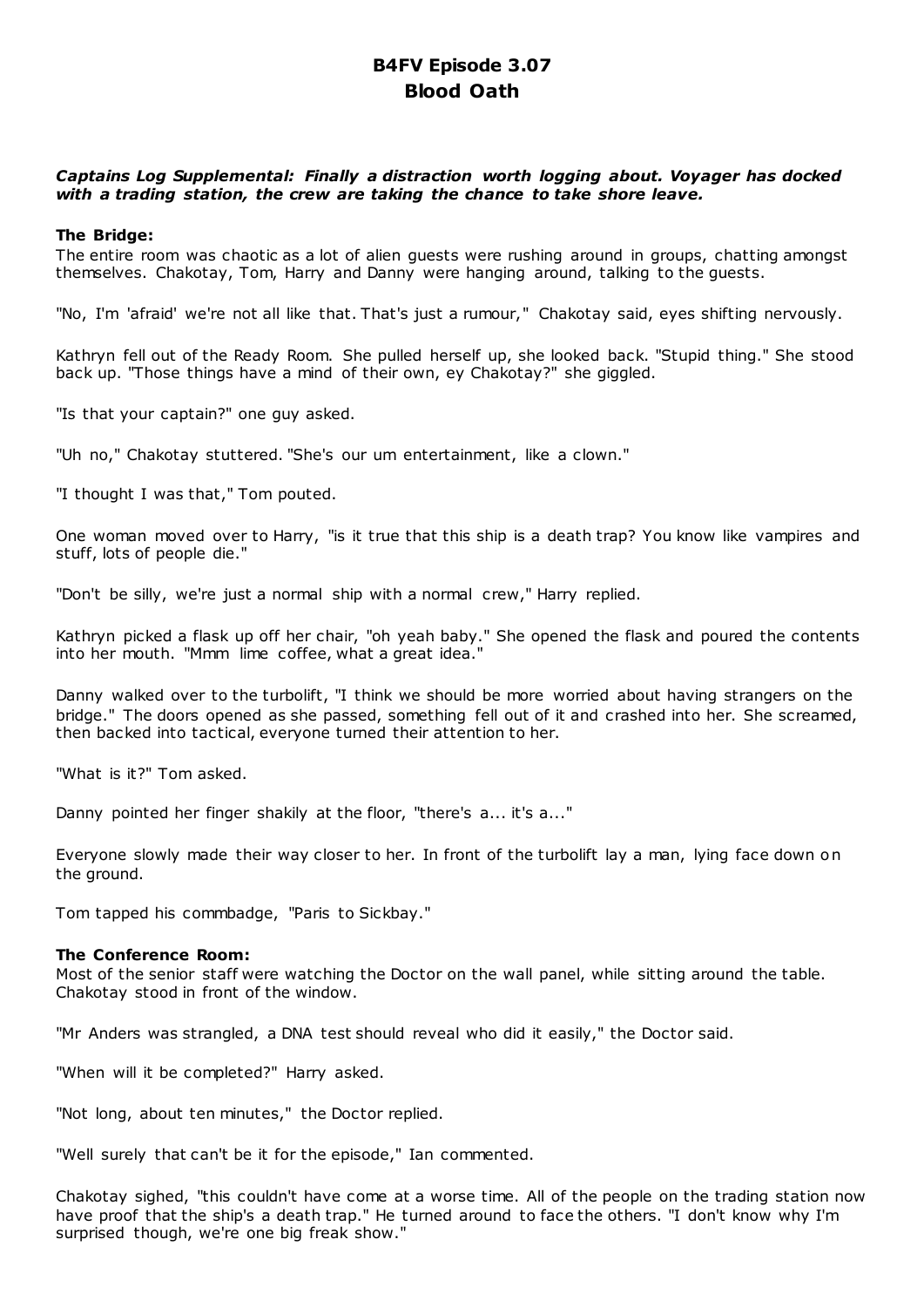Tom rolled his eyes, "no we're not, why say that?"

"Hmm, is that a trick question?" Chakotay muttered.

"Not too little, not too much," Kathryn muttered. She scooped up some coffee in a jar with a little tea spoon. "That's it," she said before pouring the whole jar into a big cup. Then she put the tea spoon granules into the jar. With glee she opened the flask and poured the water into the cup.

"Janeway isn't a good example," Tom said.

"Who are you kidding Tom?" B'Elanna groaned. "We've got a streaking Talaxian, a coffee nutcase Captain, and we've even got our own personal psychotic Slayer. What other starship has all that?"

"Good point," Harry commented.

Kathryn slammed a fist on the table, "Slayers are people too, unlike you soulless ones!" She started crying and ran out.

"What's up with her?" Harry asked. "She hasn't even touched her.. um cup of coffee."

"She'll be back," Chakotay said. He walked around the table, "Tuvok and I will be in Sickbay, everyone dismissed."

## **Sickbay:**

Tuvok and Chakotay stood nearby the station as the Doctor worked on it. "Crewman Marsen," he said with a sigh.

Chakotay frowned, "Marsen? Not possible, the guy gets along with everyone."

"DNA doesn't lie Commander," the Doctor said.

Tuvok raised his eyebrow, "indeed." He tapped his commbadge. "Tuvok to Security Team Three, confine Crewman Marsen to the brig."

In: "What, why? The guy's a hoot."

Chakotay rolled his eyes, "just do it." Tuvok re-tapped his commbadge. "How come our crew have security members with personalities, annoying ones."

"Present company excluded of course," the Doctor smirked.

#### **Danny's Quarters:**

Ian and Danny were sitting on the sofa facing each other. Danny had a cup of hot chocolate in her hands.

"And then it fell on me. I still feel a little shaky," Danny was saying.

"Yeah I bet," Ian said. "So do we know who did it yet?"

"I don't know. Honestly, this ship is getting less and less safe every day," Danny replied. She sipped her hot chocolate. "It's no wonder Jessie likes to stay in her new room."

"So how is she anyway?" Ian asked.

"A little quiet, too quiet," Danny replied. "I was just about to check on her actually. Seeing as you're in one piece, I take it you changed your mind about confronting James."

"No I did go," Ian said. "He's a bit of a mess, but hey at least this one deserves to be."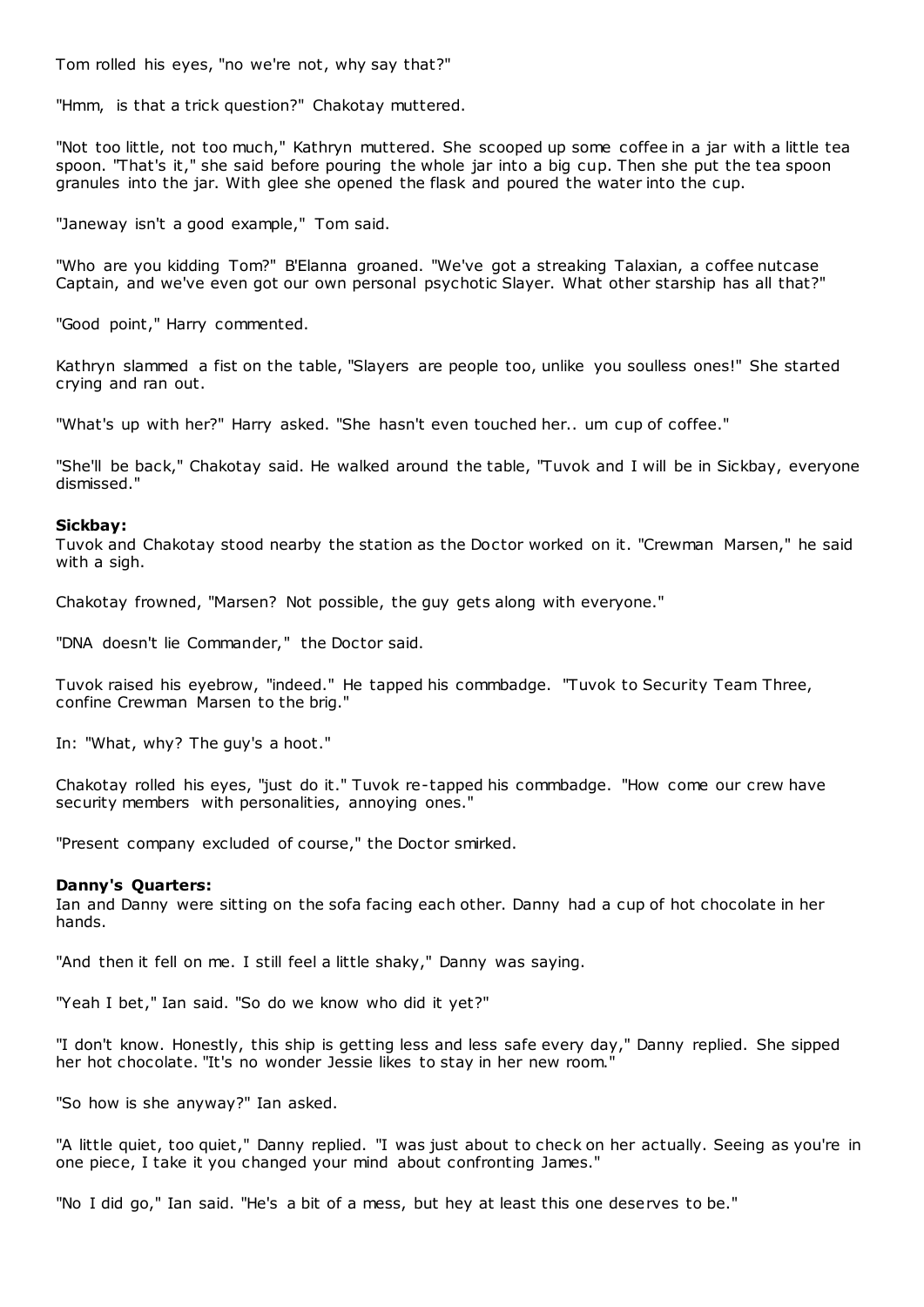"Ian, he was drunk... it's not fair to say that he deserves it," Danny said.

"Oh come on, he's been drunk lots of times and has never done anything like this," Ian grumbled.

"True but he wouldn't do it sober," Danny said.

Ian climbed off of the sofa, "why are you taking his side? You saw the state Jess was in."

"I'm not taking any sides. We don't know what's been going on between them to judge or get involved. Lets leave it at that," Danny said.

"Oh I do and I can safely say that the guy's turned into a right asshole. The Slayer crap must be getting to his head. I can't wait until Jess finally dumps his so called superior ass," Ian muttered.

"Ian, you were one of his best friends," Danny said.

"Yeah, cos he was all right to start with. Jessie is one of my best friends too and..." Ian muttered. "You know that if I did that to you, those two would be on your side 100% and they'd be right to."

"You don't know that. A lot of people do stupid things while drunk, he just had more than usual ok," Danny said. "If he is in a mess like you said, no doubt he's the one that hates him the most."

"Dan, haven't you paid any attention to him and her lately? Jess has been treat like crap, she's just let him walk all over her and that's not like her," Ian said.

"No it's not but.." Danny said.

"That's all been happening ever since he was told what he was, it's not a coincidence," Ian said. "I don't get what happened to Jessie though."

"Maybe she fell for him, you know she's been acting different for a while," Danny said.

"This keeps on getting better and better," Ian grumbled.

Danny sighed into her left hand, "oh god, poor Jess."

"There, you are where I am right now," Ian said. "I've got to go anyway." He walked out of the room.

Danny stood up, she headed over to one of the bedroom doors. Inside Jessie was sitting on the bed, looking out of the window. "Hey, how are you doing?"

Jessie glanced at her, she could tell she'd been crying recently. "You don't want to know," she said before turning back.

"No, but it might make you feel better if you talk about it," Danny said as she sat down near her.

"No, I know how that conversation is going to go," Jessie muttered. She turned herself around so she had her back to the window. "Your comments will be *what*, *I can't believe it* or *are you crazy*?'"

Danny shrugged, "try me."

"Ok fine, you want to know how I feel?" Jessie questioned.

Danny nodded, "I asked didn't I?"

"Well putting it mildly I feel like crap," Jessie replied.

"Um ok... what, are you crazy?" Danny said with a smirk.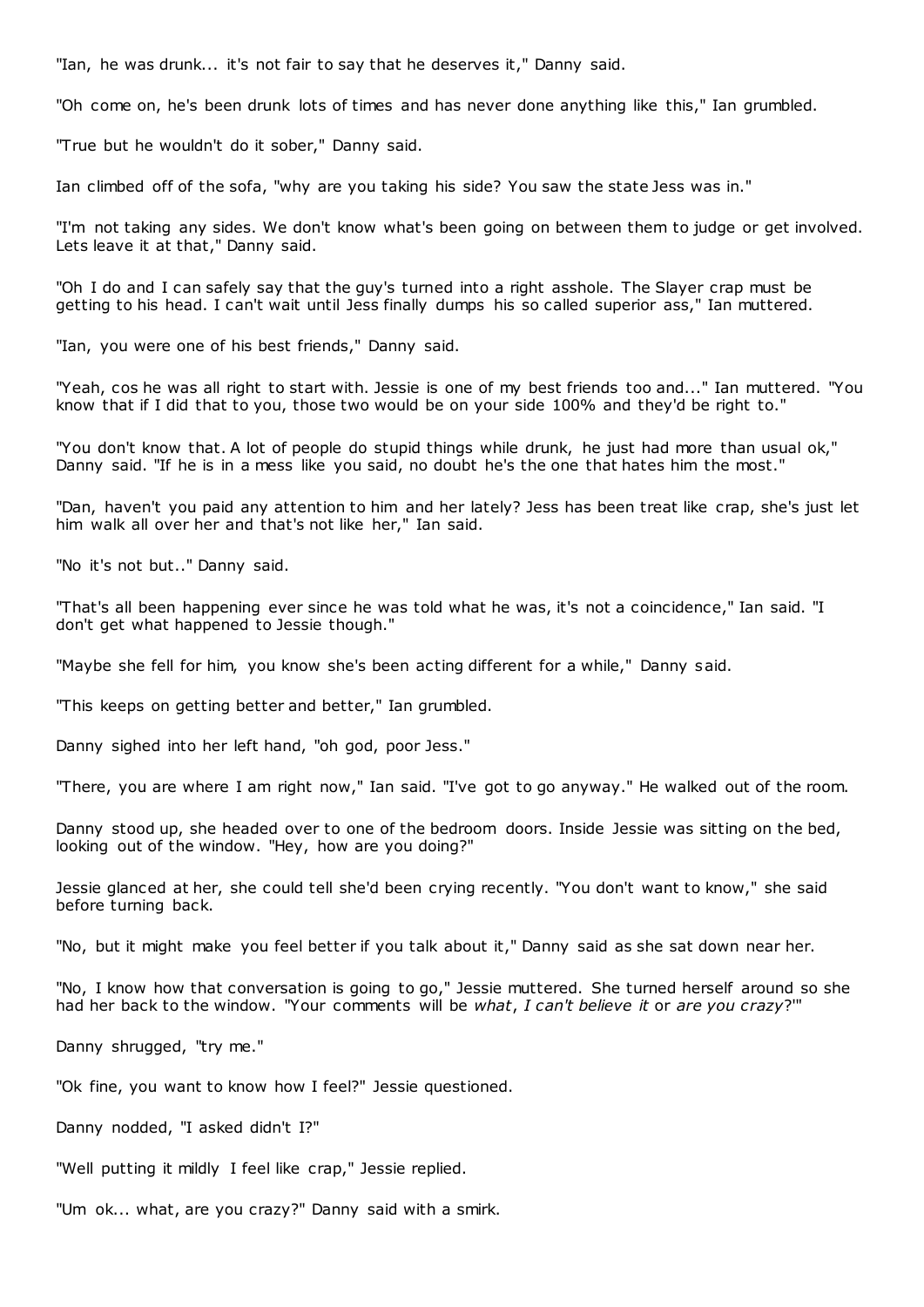"Funny," Jessie muttered. "It's the reason why I feel crap that'll make you say that."

"I know the reason," Danny said.

"No, I feel so bad because I keep thinking about my future. Because of all of this, James is never going to risk coming near me," Jessie said. "Weird thing is, I miss him."

Danny looked shocked, "um... thinking, thinking. Uh huh?"

"You can say it," Jessie said.

"Thanks, are you crazy?" Danny stuttered.

"I don't know. I know that he wouldn't do that normally. For the last hour I've been thinking of what my life will be like without him," Jessie replied.

"Is that what you've been crying about?" Danny asked.

"Now that you mention it, yeah," Jessie muttered in response.

"Ok, the thing is Jess, drunk or not James did a terrible thing to you. Right now I'm finding it hard to understand, and I've been the one trying to defend James the most, as far as I know. Other people will think you're nuts," Danny said.

"I don't care what they think," Jessie said.

"Come on Jess, Ian's noticed it and somehow I haven't until today," Danny said.

Jessie frowned, "noticed what?"

"That whenever James does something to you, you quickly let him off and continue like nothing ever happened," Danny replied. "For example the Zare incident, Ian mentioned something on New Earth where he went off to fight some vamps, and well. Right now I can't think of other times."

"Ok firstly, both Zare incidents he didn't do anything wrong, it was that whore's fault. Secondly he told me he had to do that, or the vampires would have attacked and killed us in order to get to him," Jessie said.

"Ah you see, that's proof enough," Danny said. "What's your excuse or reason for this incident? Oh he had too much to drink and I led him on, or something.

Jessie stared at her, eyes slowly filling with tears. "I thought you'd understand eventually," she muttered.

"What's to understand? If you try and get him back this soon, he's going to think it's ok to do horrible things to you," Danny said.

"No he won't, get out," Jessie muttered.

Danny climbed off the bed, "I'm just trying to help, Jess. I don't like seeing you like this." Jessie's stare turned into a little glare. "All right fine." She turned around and stepped back out of the room.

#### **The Bridge:**

Chakotay watched as Kathryn stirred a bowl of rice pudding. She put her spoon in the bowl, then she picked up a half full jar of coffee and started pouring some of it into the bowl. After putting it back where it was, she used the spoon to stir it again for a little while before digging into it.

In: "Team Three to Tuvok."

"What now?" Chakotay groaned.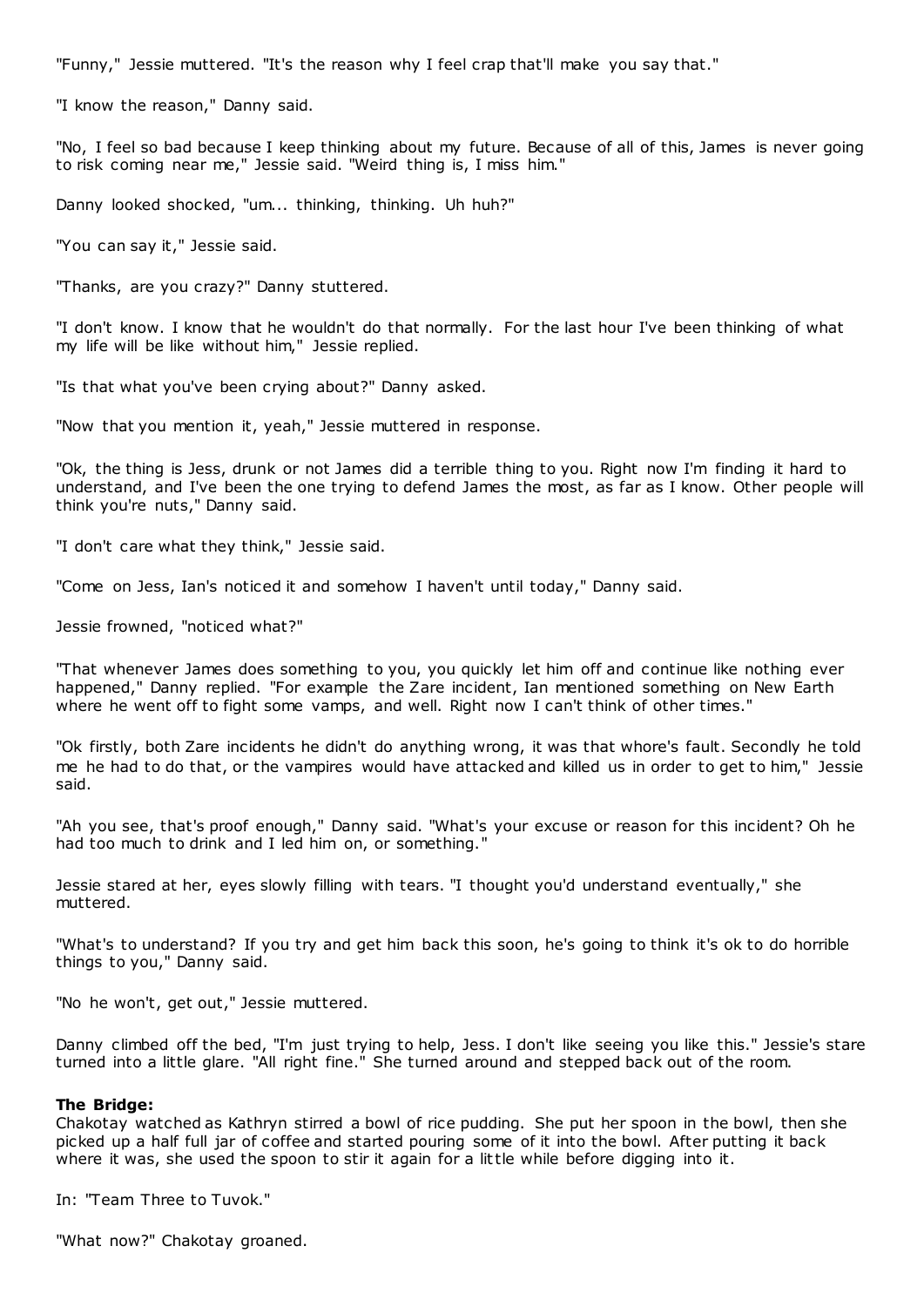Tuvok tapped his commbadge, "Tuvok here."

In: "We found Marsen sir, he's dead. You have to see this."

"That sounds ominous," Kathryn said with a mouth full of pudding.

"No it doesn't," Chakotay commented.

#### **Deck Six:**

Tuvok and Chakotay walked down the corridor, they turned the corner and were greeted by the pale Security crewmembers.

"I don't get it really. Why would a guy like Marsen kill someone and then..." Chakotay said.

"Kill himself? Oh no, I doubt he did this all on his own," one Security guy said as they moved to one side. Lying nearby was the bloodied corpse of Crewman Marsen.

In: "Sickbay to Commander Tuvok. My patient has obviously just woken up, he snuck off while I was in my office."

Chakotay smiled and shook his head, "well it's a rare thing that an unknown ever gets out of there alive."

Tuvok tapped his commbadge again, "I will get a team to find him, he might be able to tell us what happened." He re-tapped his commbadge.

"It looks like whoever did this kept going when he was already dead. No way this was suicide," the Security guy said.

"Something tells me we've got one of those complicated murder mysteries on our hands," Chakotay said.

#### **The Ready Room:**

Kathryn, Tuvok and Chakotay were in front of her desk, the desk's computer was facing them.

"Did I mention that your hair is lovely today Captain?" the Doctor asked nervously.

"Yes and thanks again, but can we have the results?" Kathryn snapped.

"Marsen was punched first before being stabbed," the Doctor said.

"Ok, did Marsen really kill Anders or is this the handy work of a serial?" Chakotay asked.

"Marsen's DNA was found around Anders neck, he was definitely responsible. It's more complicated than you think," the Doctor said. "Where the bruise on Marsen's face is, I found Anders DNA."

"What the hell is going on here?" Kathryn grumbled.

"So these guys killed each other? How does that work? Which one died first?" Chakotay asked.

"Anders. Marsen was killed during the time the teams were searching for him," the Doctor replied.

"Yes but Anders was in Sickbay though. Anders probably just fought back when Marsen was trying to kill him," Tuvok said.

Chakotay nodded his head, "glad that's cleared up, but we need to find the weapon. Then we'll know who got Marsen."

"I already have a team searching for it," Tuvok said.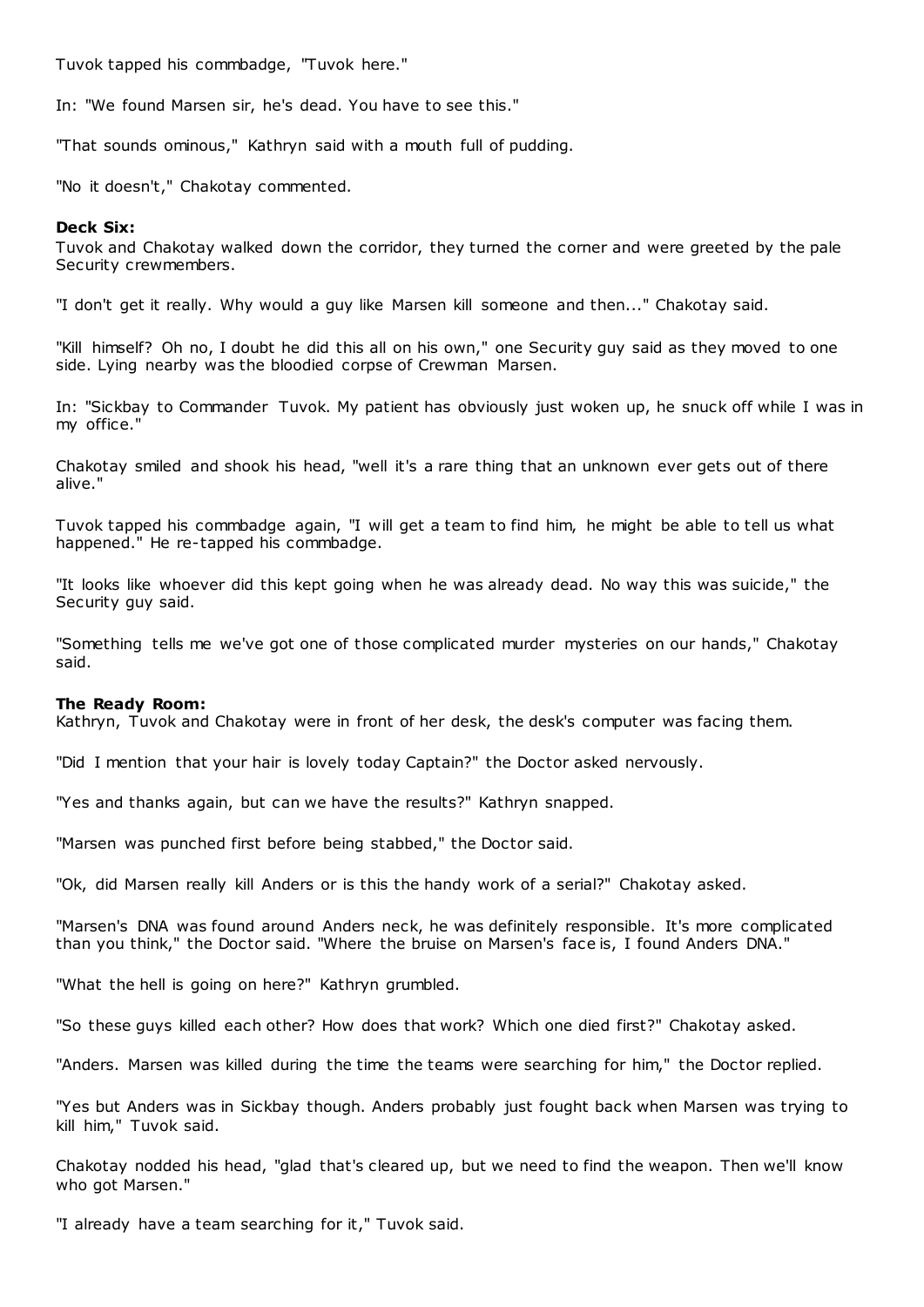#### **The Mess Hall:**

Kes was holding a cup of tea while standing nearby the window, she glanced over at one of the doors just when Jessie walked through them. Kes headed over but she bumped into a guy, he passed her an icy glare while she stared at him with wide frightened eyes. He walked towards the other doors.

Neelix stopped next to Kes who still looked a little scared. "Are you all right sweety?"

"No, who was that?" Kes asked.

Neelix glanced briefly at the guy who just walked out. "Anders I think, why?"

"Something's wrong," Kes quietly said. She continued on her way over to Jessie, who was now by the replicator.

She came over just as she was finishing off her order. "Sandwich," she finished off. A plate with a small baguette on appeared in the replicator. Jessie took it, she turned around and jumped when she noticed Kes. "Kes, don't do that."

"How are you doing?" Kes asked.

"I'd rather not," Jessie muttered, walking towards the nearest empty table. "What's up with you?"

She and Kes sat down at the table. "What do you mean?"

"You look like you've seen a ghost," Jessie replied.

Kes sighed, "sorry, Crewman Anders, he just felt weird."

"Don't know him," Jessie said with a shrug. "What do you mean by weird?"

"I don't know, it was a sense.. can't explain it," Kes replied. "I'm sure no.. yes he was the crewmember who was dead in the turbolift. Danny found him."

"And he's alive now? That's different," Jessie commented.

Kes frowned a little, she got up slowly. "Will you excuse me? I have to go," she stuttered.

"Yeah sure," Jessie replied.

"Thanks, enjoy your um.." Kes said, glancing at the baguette filling, which looked like light green and brownish mush. "I'm not even going to ask what kind that is."

"It's just tuna," Jessie muttered.

Kes sighed in relief, "oh, I guess that's ok, I thought your weird cravings were starting."

"Nope I'm as normal as I can get. It's just a plain tuna, apple sauce and egg sandwich," Jessie said.

Kes pulled a face, "um yeah, plain. I've got to go." She rushed off. Jessie looked confused, she took a bite out of her sandwich.

Neelix walked over, "do you know what's bothering her?"

"Somebody feels weird," Jessie replied, moving her chair further away from him.

Neelix looked confused, "why are you... oh right, sorry I'll leave you alone." He eyed the sandwich, "that looks nice, what's in it?"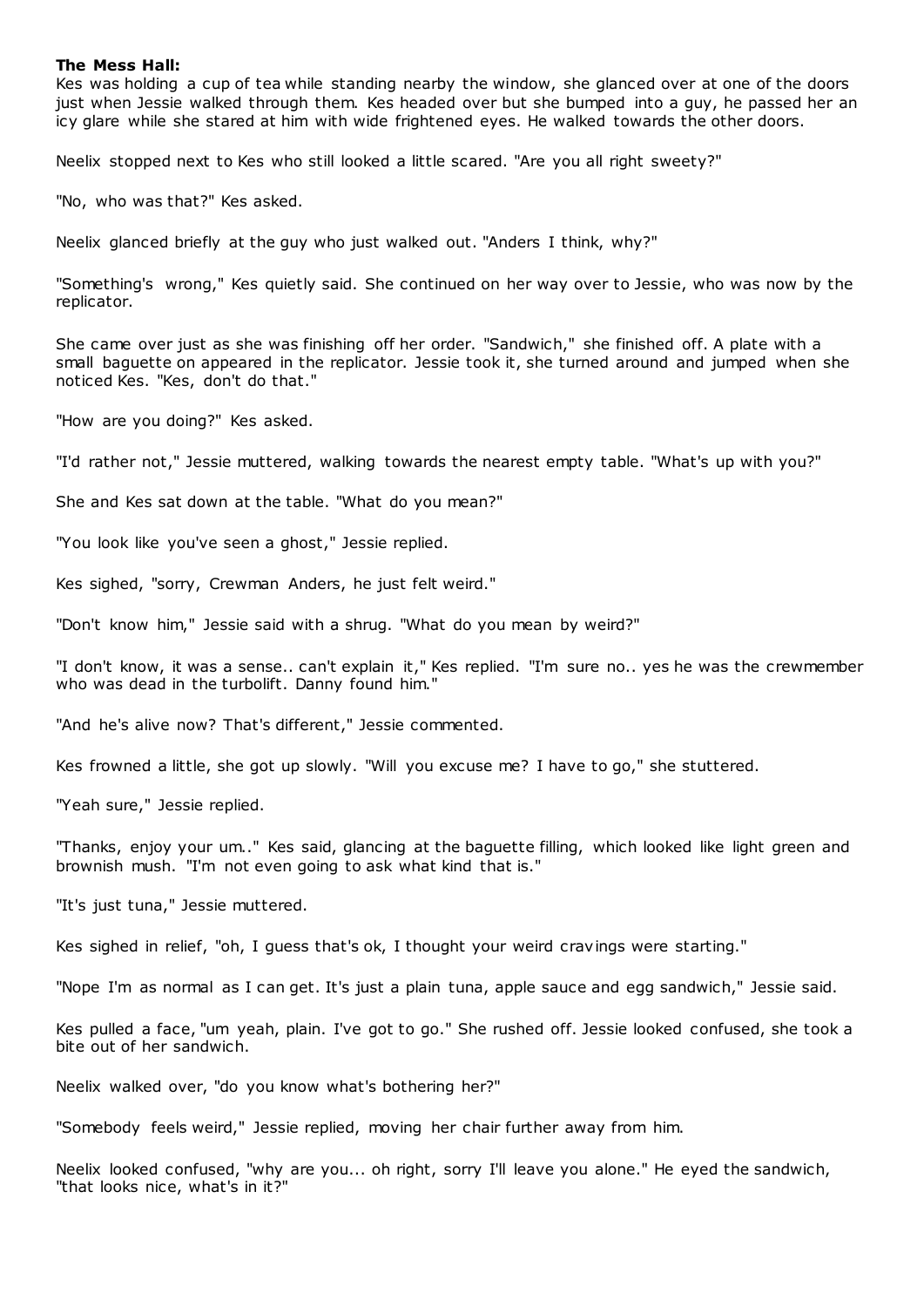## **Sickbay:**

Kes rushed in, "Doctor, I need to talk to you."

The Doctor emerged from the office, "Kes, isn't this your lunch break?"

"Yes but this is important," Kes replied.

"Go on," the Doctor said.

"I saw Anders in the Mess Hall earlier, I bumped into him and I felt a strange cold sensation. It was like I was looking at something that wasn't there, I can't explain it," Kes said.

"You think it might be your telepathic senses?" the Doctor questioned.

"Yes I do. I know what you're going to say, my telepathic abilities are undisciplined, but I'm telling you, I've never felt like that before," Kes replied.

"That's something that Mr Tuvok would say," the Doctor said. "I'll have a look at my scans of him, we might be able to find something."

#### **Half an hour later:**

Faye and Claire were walking down one of the corridors, holding a drink each.

"Yeah well, watch your back," Claire said in a teasing voice. The two of them split up at the next junction.

"No problem, I'll hear anybody who's following me or nearby thinking," Faye said quietly to herself. She took a swig out of her bottle, as she lowered it there was a light banging noise nearby. She frowned as she turned to the source, the jeffries tube.

"Great," Faye muttered. She walked over to one of the jeffries' doors. Quickly she opened up the door, something leaning on the door fell as a result. She backed into the nearby wall, with a shaking hand she tapped her commbadge. "O'Tani to Sickbay.. you'll never guess what I've just found."

#### **A few minutes earlier, Sickbay**:

"Um care to repeat that," Kathryn muttered.

"I haven't said anything yet," Kes said.

"Oh good," Kathryn sighed.

Kes raised an eyebrow, "somebody else is inside Anders body at the moment. When I bumped into him it felt like I was looking at something else."

"We had trouble reviving him, but that's normal. When we did get him back he disappeared. Of course everybody likes to do that, so I didn't think of it as suspicious," the Doctor said. "But when Kes told me about her encounter I double checked his scans, I found a brainwave that didn't belong there. I wouldn't have noticed this normally."

"So Anders is possessed, right. Can we get whatever it is out of him?" Kathryn asked.

Kes glanced at the Doctor. "Captain, the only brainwave there is, is the one we detected. Anders is gone."

"He probably died when he was strangled, we just revived the body and whoever the person is inside him," the Doctor said.

"Well, did he really kill Marsen then? He did leave Sickbay really soon after he was revived," Kathryn asked.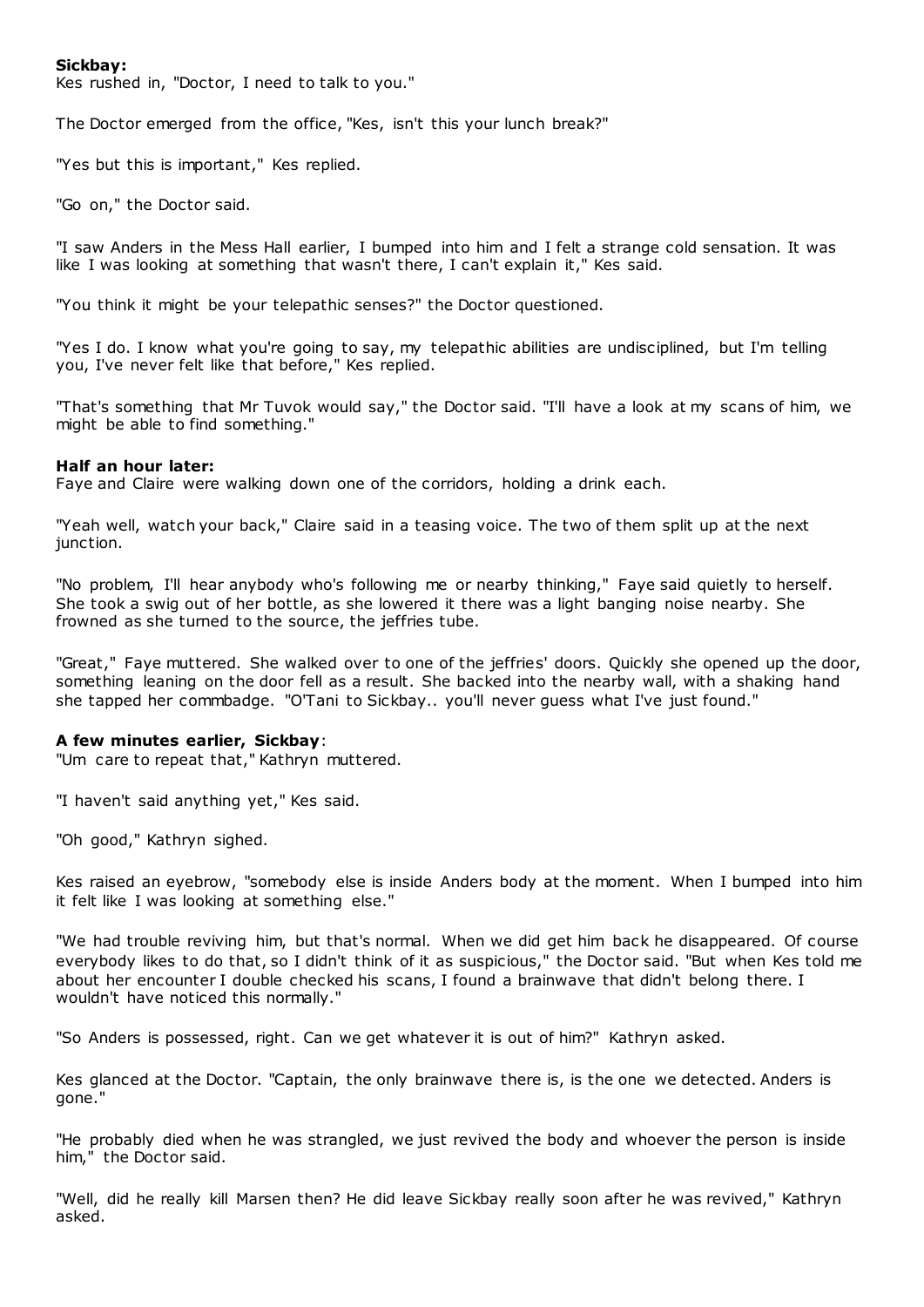"That theory is back on the table yes, but there's no real proof yet to know for sure," the Doctor replied.

In: "O'Tani to Sickbay.. you'll never guess what I've just found."

"I give up," Kes said.

In: "A body in the jeffries tube."

"Stay really close to him or her, I'll try and lock onto it," the Doctor said. He wandered over to the station nearby. "Wait, why do I always have to do it? Don't we have transporter people?"

"You don't always, usually people call the transporter room. Doesn't happen often though," Kes replied.

The Doctor shook his head as he keyed in a few commands. A body appeared on a neighbouring biobed.

"Uh Doc .." Kes stuttered as she walked over to the second body's biobed. The Doctor turned around as did Kathryn, they both gasped.

Everyone gathered around the body. The Doctor pulled out a tricorder and scanned the body, "strangled, just like Anders."

Kathryn frowned, "well this is familiar."

Kes closed her tricorder, "unfortunately, this means we've got a serial killer on our hands."

"I'll perform a DNA test," the Doctor sighed.

"How long will it take Doctor?" Kathryn asked.

"Actually it could have been Anders," Kes said.

"Who is she?" Kathryn asked.

"Barely," the Doctor replied with a raised eyebrow.

"Barely what?" Kathryn questioned.

The Doctor groaned, "that was her surname Captain."

"Oh sorry," Kathryn meekly said. "Just let me know the results, I'm calling for another meeting."

"What for?" the Doctor questioned. "We don't know much more since the last one."

"Because.. we could theorize and stuff. Plus Tuvok can tell everyone how his investigation is going," Kathryn muttered. She stormed out still muttering to herself.

#### **Conference Room:**

Kathryn sighed, she folded her arms. "What does everyone think?"

"These meetings get better every single week," Danny commented.

"Come on people, think.. I can't do all the work around here," Kathryn snapped.

"What have you done exactly?" Tom asked.

"I will share my thoughts when everyone else does," Kathryn replied.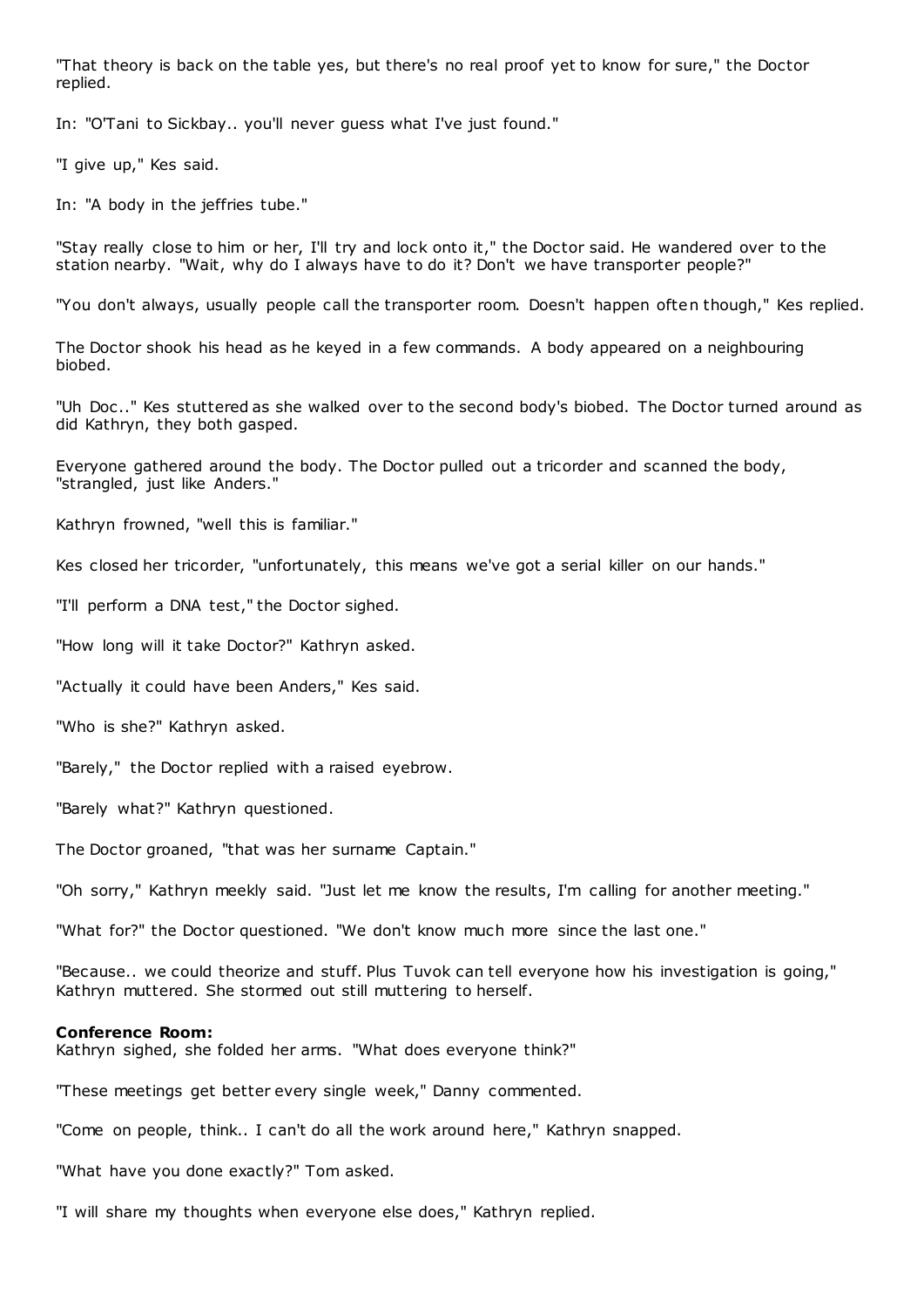Harry shrugged, "sounds to me like alien possession. Kes said someone was inside Anders, plus there's a common theme for the murders."

"What? Go strangle somebody, frame it on somebody else and then stab the framed to death. Brilliant," Tom said.

"Ok, that just happened once. We don't know what happened with Barely," Ian said.

"Tom you forgot the last part. Frame again, but frame it on the strangled corpse," B'Elanna muttered.

"What for though? To confuse us," Danny questioned.

Kathryn groaned, "I'm hearing everything I've already heard, but no theories or ideas."

Chakotay glanced at her, "I know it's frustrating, but we don't have enough evidence to figure this out yet. Once the Doctor gives us the DNA results we'll know more."

In: "Sickbay to Conference."

"See this is it," Chakotay said.

Kathryn tapped her commbadge, "go ahead Doctor."

In: "Barely has gone."

"Hmm, and you all doubted my theory," Harry said smugly.

Kathryn glanced at Tuvok, "go and find her quickly."

## **A little while later**

## **Engineering:**

A crewman handed B'Elanna a PADD. "It'll take another two hours to get it back online."

She growled as she walked off, she tapped her commbadge. "Torres to Bridge, we have a problem."

In: "Now what?"

"Somebody has tampered with some of the systems. I don't recommend leaving the station just yet," B'Elanna replied. She got onto the lift.

In: "Great, does that mean I have time to get that trinket that looked like a TV remote?"

"And you wonder why no one wants to date you Tom," B'Elanna muttered as the lift got to the second floor.

In: "What, I like old stuff."

In: "Ahem, let's us know when the problem's solved. Chakotay out."

B'Elanna walked over to the station in front of the warp core while reading the PADD. She nearly tripped over something as she got to the bottom of the steps, her eyes widened. She gasped as she covered her mouth with her hand.

#### **Sickbay:**

The Doctor walked out of his office, and made his way over to Chakotay and Kes who were waiting nearby the station.

"Exactly the same as Anders. She got up and left, but this time I completed the DNA test after she did," the Doctor said.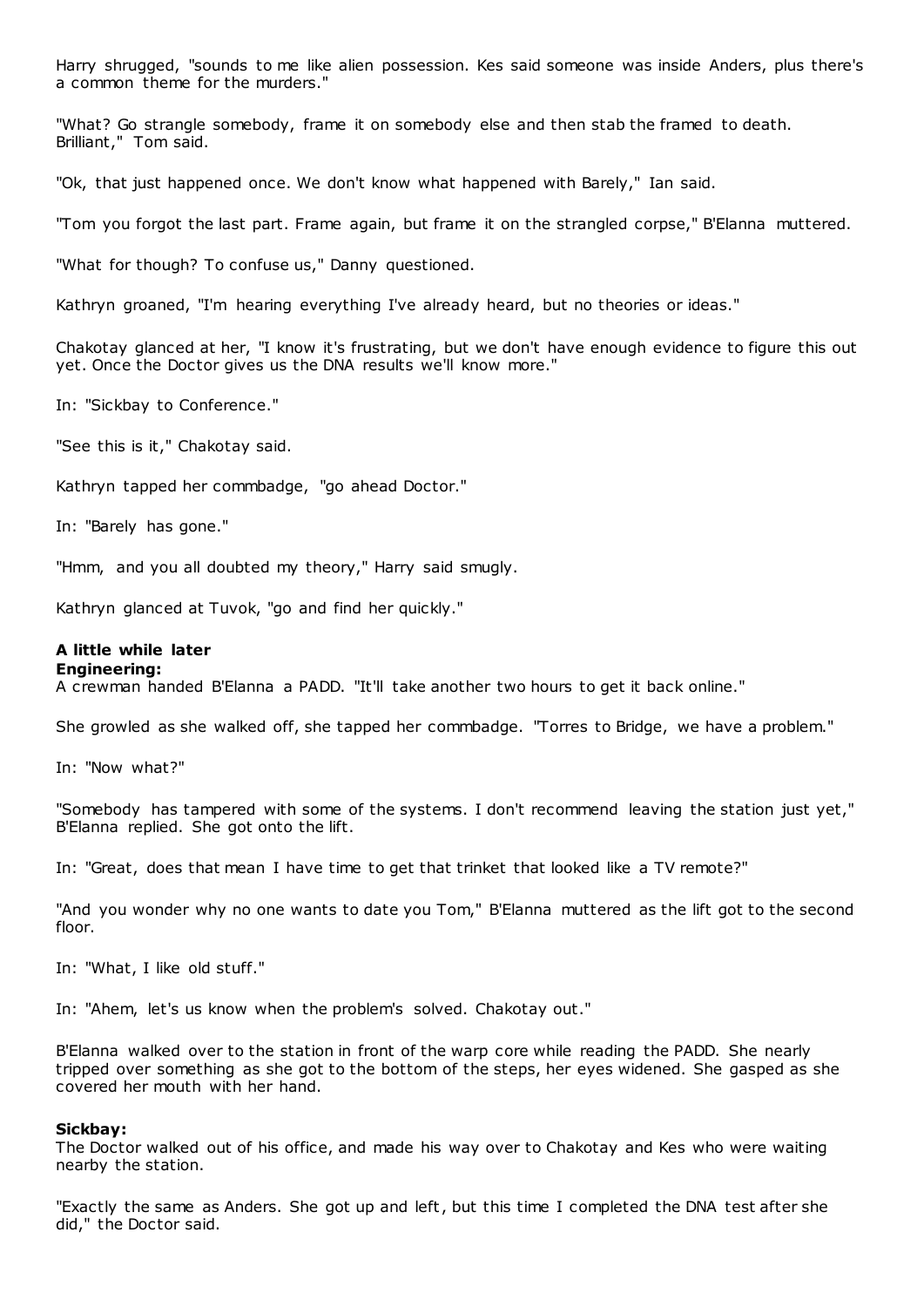"It was Anders that strangled her?" Chakotay questioned. The Doctor nodded. Chakotay groaned, "so someone is about to be, or already has been stabbed brutally to death."

The Doctor sighed, "I don't understand this at all. What is it's plan and motive for this?"

"It sounds simple enough to me. He or she is just trying to kill off the whole crew," Chakotay said.

"So how are we supposed to stop it?" Kes asked.

In: "Transporter Room One to Sickbay, we have an incoming."

"Oh, so they do, do it," the Doctor muttered. A body dematerialised on the biobed.

As Kes was the nearest she scanned him with her tricorder, "same as Marsen, guess who this is."

"Anders," Chakotay muttered as he walked over. "Great, just as I thought. We need to stop this thing and fast."

#### **Deck Thirteen:**

Crewman Barely stepped out of the turbolift. She was immediately confronted by a group of vampires.

"This better be good, I've got somebody to kill you know," Barely said.

Frenit pushed his way to the front of the group. "Do you realise how many of my guys are here?"

"Um, five?" Barely said, raising an eyebrow. "Did I pass?"

"No sweetheart. On board this rust bucket I have a lot more than five," Frenit grumbled.

"So why exactly did you bring me here?" Barely asked.

"Well I paid you to send us meals. One guy's blood isn't enough," Frenit muttered.

"It's better than nothing. If it's not good enough why don't you do your own dirty work," Barely said.

"We can't," Frenit said.

"Why? Slayer boy has got you whipped, huh. It's actually quite pathetic ," Barely said. Frenit growled as he grabbed her by the front of her shirt. She just smiled sweetly. "He won't get in your way anyway, he's locked himself up."

"Really?" Frenit said, smiling deviously. "Boys, I think it's time for a well earned buffet. But first, a starter." He pulled her close and stuck his teeth into her neck.

#### **The Bridge:**

Kathryn paced the centre of the bridge with her hands on her hips. "So who is it now?"

In: "Crewman Barely. Anders has already been stabbed, obviously very soon somebody is going to get strangled."

"Computer locate Barely," Kathryn sighed.

The computer responded, "Barely is located on Deck Thirteen."

Kathryn glanced back at Harry, "what is she doing there?"

"Obviously she's way ahead of us Captain, there's no lifesigns there," Harry replied.

"So it's a trick," Kathryn muttered. "Is there anyone missing?"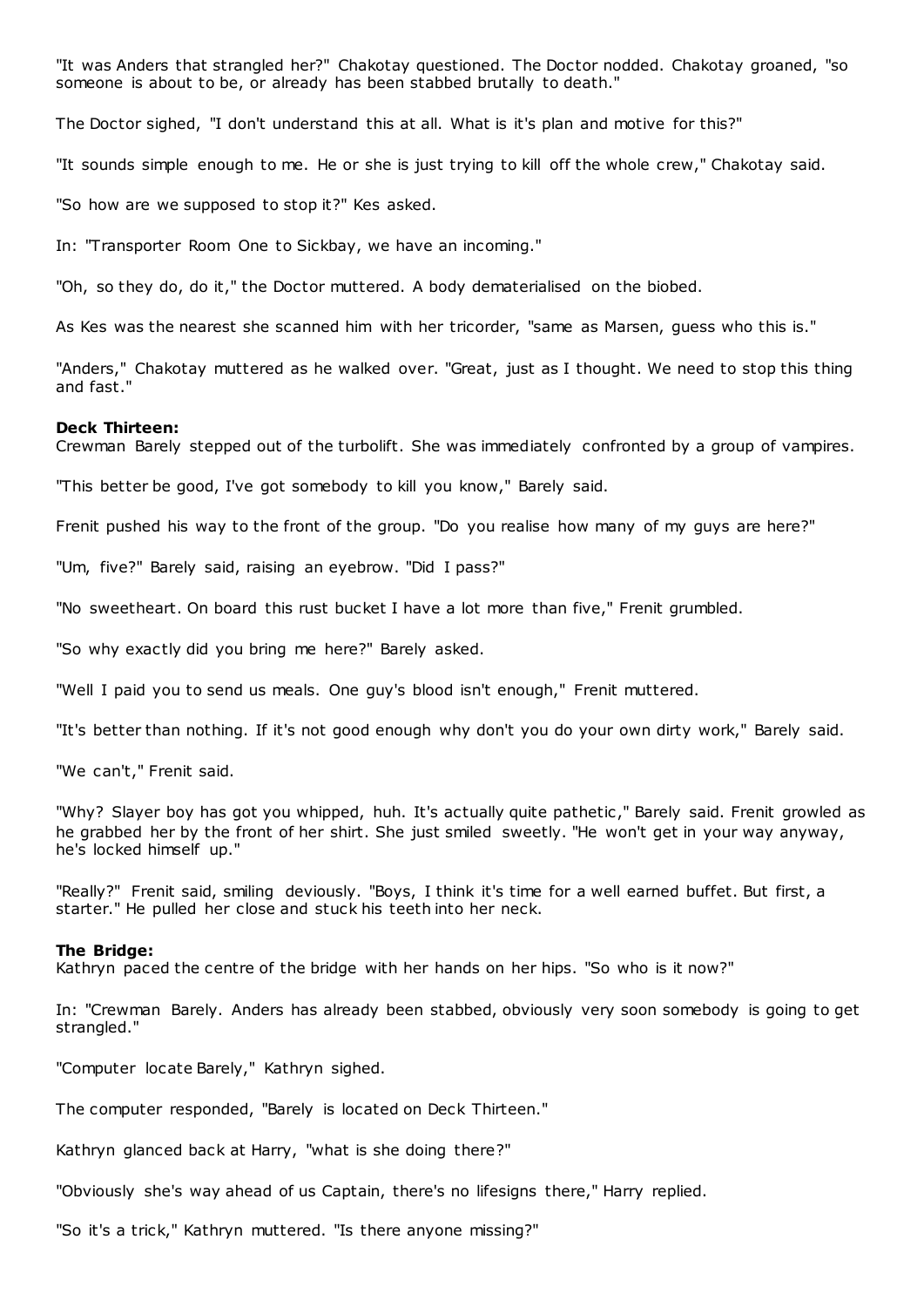"Not so far," Harry said with a frown. "Captain without a commbadge, Security's going to have a hell of a time tracking her."

"Indeed," Tuvok said.

In: "Security to Tuvok. Intruder al.. aaaaghhh! Can't you wait until I'm finished!?"

In: "Oh sorry."

In: "Ahem, alert. Aaaaghhh!" Some phaser firings were heard.

"Captain, the intruders must have masked their lifesigns. The only lifesigns here are our own," Tuvok said. The intruder alert siren sounded.

Tom and Kathryn turned a shade paler. "Captain it's probably.." Tom said.

"I know Tom. Mr Tuvok, let out our prisoner and then join a team," Kathryn ordered.

"Yes Captain," Tuvok responded. He stepped into the turbolift.

# **Meanwhile**

## **The Brig:**

The security guy paced a while before going towards the door. "Great, phaser fire is getting closer." He headed back while getting out his own phaser.

"Do you know what it is?" James asked, stepping closer to the field.

"I don't know yet," the guy replied.

A crashing sound startled them, that was followed by phaser firing and yelling. There was a scream which got louder, the door started to open but something crashed into it half way. The door opened fully and the *item* in the door fell to the ground.

"Oh my god, Walter," the security guy stuttered, walking closer. The item, which was a guy, got kicked out of the way. Three figures stepped over the body to enter the room. The security guy fired at the lead one, he rubbed the place he was shot.

"Don't do that, it tickles," Frenit sneered.

James groaned, "oh great, not again."

Frenit turned his way, "we should stop meeting this way, or not at all suits me." He aimed his own phaser at the station, the blast destroyed one of the panels and knocked off the power on the rest. Meanwhile the security guy was fiddling with his phaser. "Well that should stop any meddling. See you later." He headed back the way he came. "You two watch him, just in case."

"For god's sake that won't work, get something sharp," James muttered.

"Um right," the security guy stuttered.

"That is a good idea," one vampire said with his eyes lighting up.

The other one leapt forward to grab the security guy.

Another phaser shot hit the first one in the back. He pouted as he rubbed it, "hey, watch it." He turned around just to get a smack from Tuvok. He shook it off and hit right back.

The other vampire meanwhile had lifted the security guy up, then he threw him in Tuvok's direction. The other vampire got out of the way in time, but Tuvok was knocked to the ground.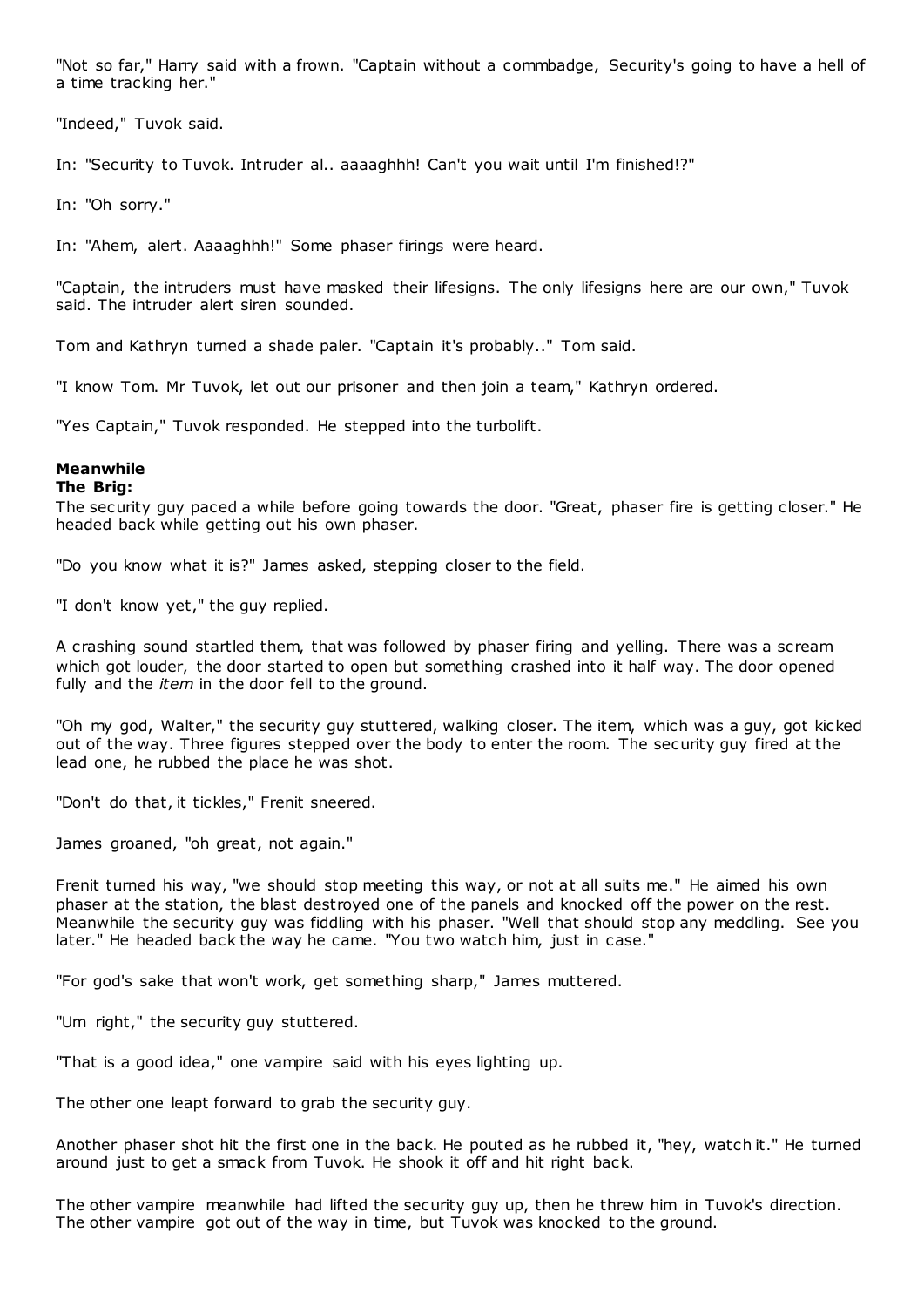"Great, now I just need to find a way to walk through forcefields," James muttered to himself.

#### **The Bridge:**

"So it's beheading, heart stabbing, anything else?" Tom asked quietly.

Kathryn shrugged, "I don't know, I'm not the one to ask." She walked away from the helm.

"Captain, do you and Tom know what we're dealing with?" Harry nervously asked.

"We have a theory," Kathryn replied.

Both turbolifts opened, a group of vampires came out of both. All were holding phaser rifles.

"Ok people, stand over there!" Frenit bellowed, beckoning his head and pointing towards the command chairs.

"No, what do you want from us?" Kathryn questioned, as she stepped forward.

"Hmm, that spoils all the fun of guessing," Frenit sighed. He started making his way down, while the other vamps grabbed the people at the back, including Harry. Everyone was dragged to the centre of the bridge.

"Computer restrict all computer access, command code authorisation only," Kathryn quickly said. All the consoles powered down. Frenit by instinct grabbed her roughly by the arm.

"That's easily solved honey," he said as his face c hanged to vampire form.

"You don't want her, her coffee tasting blood will make you yak. Not that I'd know personally," Tom said.

"What, these guys are blood donors? Whatever happened to the volunteer system," Harry muttered.

"Well we did have donors, I guess you could call them volunteers," Frenit said. "You lot keep an eye on these people, we'll need them for now."

"Yes sir," one vamp said.

Frenit roughly pulled Kathryn away from the others, "and you, let's talk business." She struggled against him, failing miserably. He pointed at the ready room. "This one yours, oh well." They stopped at the door. "We can't be disturbed, see to it boys." They went inside.

"You, can you put up one of those fields around that door?" one vampire asked in Harry's direction.

"Not without the captain," Harry replied.

"So, what can you do without her?" another vampire asked.

"Anyone up for a game of Pacman?" Tom asked sheepishly.

"Pacman? Interesting, load it up," vampire one ordered.

"I was joking," Tom muttered. The vamp glared menacingly at him. "Sure, you can have two players."

## **The Ready Room:**

Kathryn worked at her computer as Frenit watched. A forcefield appeared around both doors. "Good girl," he said as she pulled her away. "Now, let's discuss that computer access."

"Unless you can impersonate my voice, perfectly, you don't have a problem," Kathryn said.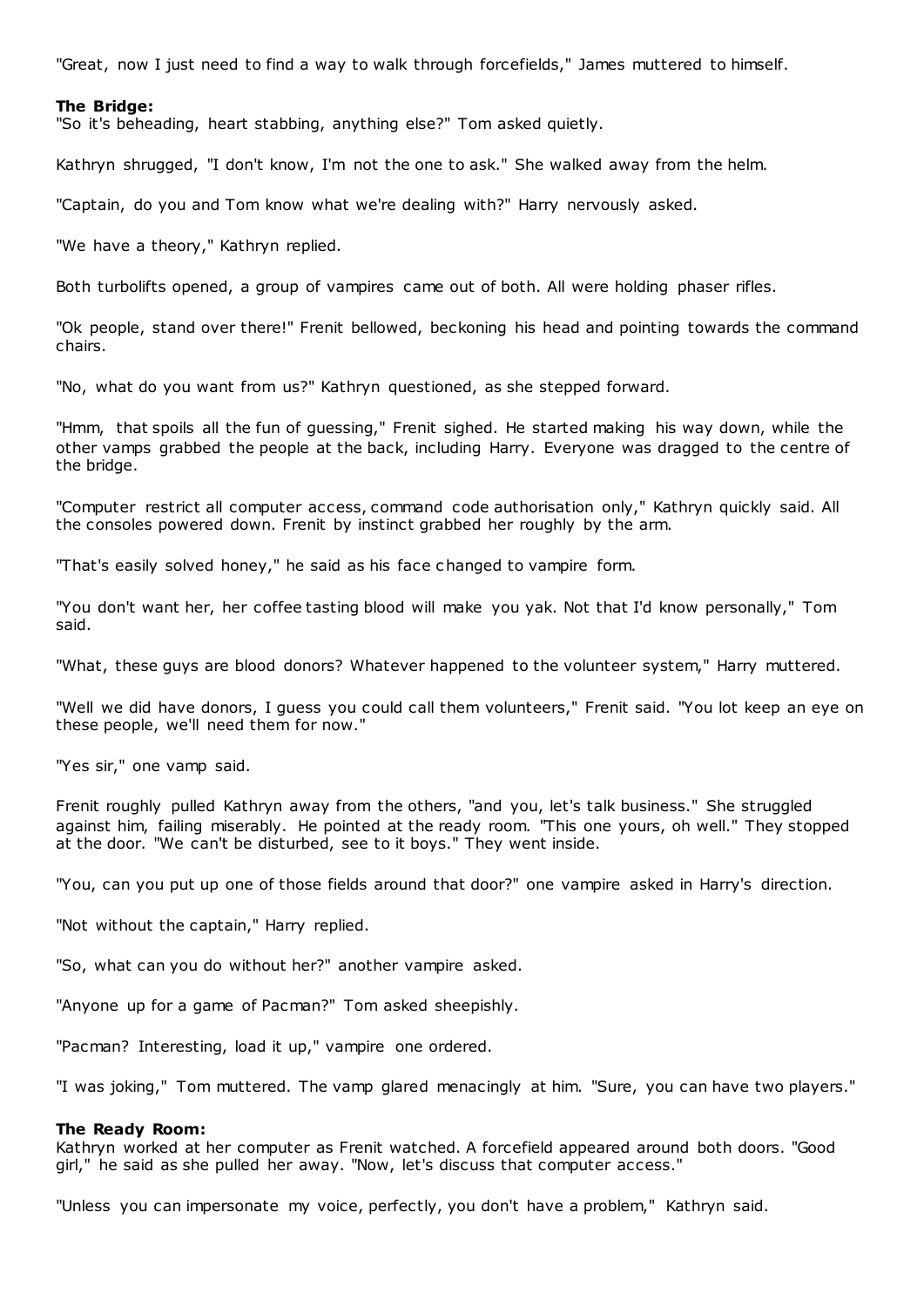"Hmm, can I at least use your replicators to replicate cigarettes," Frenit questioned.

"No, it's a fire hazard... hey!" Kathryn snapped.

Frenit smiled, "I see you're just as sharp as your son, ey?"

"What? What are you talking about?" Kathryn stuttered.

"It's a vampire thing, we can smell blood and with you two it's more obvious. It's a shame he hates your guts," Frenit said.

## **The Bridge:**

Vampire one slammed his hand down on the station behind the command chairs. "Damn, the title of this game is misleading."

"Shh, trying to concentrate," the vamp beside him grumbled.

"Misleading, what did you expect? Packed lunches with men in them?" Tom sniggered.

"Yes damn it!" vampire one snapped. "I thought it was a virtual game."

## **Meanwhile in the Brig:**

One of the vamps backed away from Tuvok's unconscious form, and crashed into the other one. "This guy tastes weird.. look."

The second vamp groaned as he glanced over. "Green? Oh you're such a wuss, let's swap."

"I wouldn't touch the green blooded one. Rumour has it he caught the phage but he escaped confinement," James said, as he leaned on the wall next to the field. The second vampire looked worried. "And now that the other guy was thrown into him, he'll probably have it too."

"Ugh, those Vidiians tasted really weird the last time," the first vampire muttered. He pulled a face, "much worse than those Romulan dudes."

"Romulan? Tuvok's race is related to them, don't you notice the difference? There isn't any," James said.

The two vampires looked at each other. "Eew, I knew that horrid taste was familiar," the first one said.

"Don't listen to him, he's just trying to prevent their deaths," the second one groaned.

"Not really, I don't like them," James said.

"See, you're so paranoid," the first one muttered.

"And you're so stupid," the second one grumbled. "Ugh, I hope you shut up soon, your voice is grading on me."

"It's grating you moron!" the first one snapped. The two vampires stood up and started punching each other.

James shook his head as he glanced at the wall he was leaning on. He moved his hand away, leaving behind a dent in the wall that exposed some wires. While watching the vampires battling it out, he started to slowly pull them out.

"Well you look like a Vidiian, did you get your looks from your mother?" the first vampire snapped.

"Don't insult my mother, biological or sire one!" the second guy yelled, he punched the ot her guy really hard.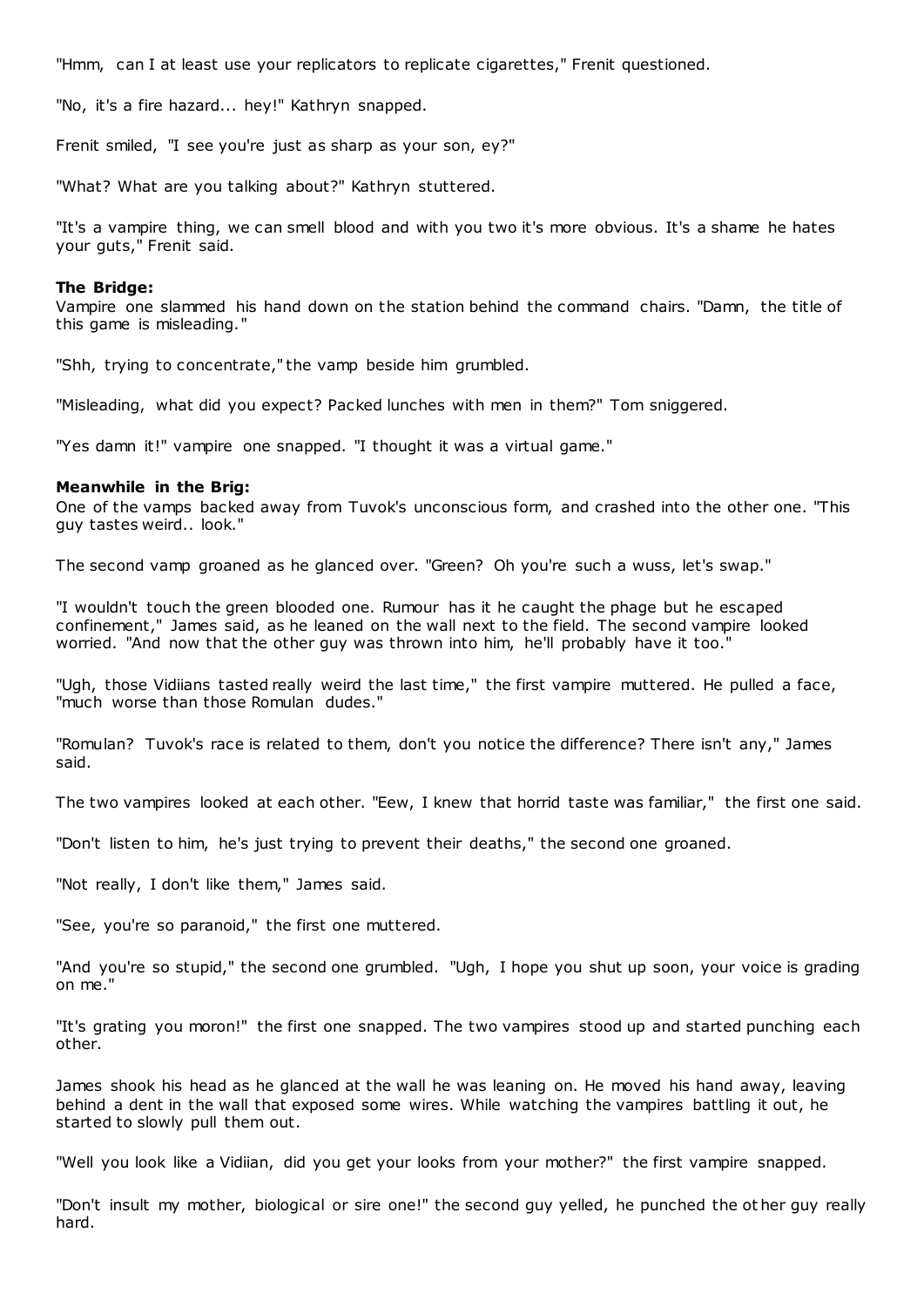"Your sire was a gay guy, that doesn't count as a mother," the first one laughed. The second one punched him again. The first one grabbed him, he managed to get him in a head lock.

James pulled one last wire out of the wall. He walked back over to the opening.

"Get off my hair you pansy!" vampire two screeched.

James meanwhile put his hand out, instead of getting the usual shield shock he got nothing. He smiled smugly as he stepped out, then grabbed a hold of vampire one.

"How are you doing that!?" vampire one grumbled.

Vampire two pulled a face, "doing what, I can't do anything!"

"Maybe if you two stopped yelling so much," James muttered.

The two vampires looked worried. "Uh... oh crap," vampire one stuttered.

## **A little while later:**

Jessie was walking down the corridor with folded arms. A girl ran around the corner, she bumped right into her. "Oh god, if I were you I'd run fast," she stuttered.

"Why, what's going on?" Jessie questioned.

Three vampires ran around the corner, the girls backed off.

"Ooh look, tasty looking girls," one vamp snarled.

The girl jumped behind Jessie, "what are these things?"

"They're uh..." Jessie stuttered. The vampires leapt forward and they grabbed a hold of the two. "Hey, hands off," she said. She stamped on one guys foot, but the two that had a hold of her kept a tight grip on her.

"Oh god, oh god, oh god," the other girl stuttered. She screamed loudly, "somebody help us!"

Somebody jumped on the vampire who was holding her back, he put one arm in front of his neck and pulled him off the girl. The girl ran off screaming hysterically.

"You're welcome," James muttered, he tightened his arm's grip on the vamp's neck. He turned to dust.

Jessie meanwhile elbowed one guy in a sensitive place, he stumbled back. The second vamp kept a tight grip on her, he dragged her into the wall.

James turned around to face the other two. The guy who was kneed was limping around nearby the other guy. The able vampire charged at him, they both exchanged blows for a minute. James grabbed him by the neck, and pushed him into the wall panel. Using his other hand he grabbed a big bit of broken glass, then pushed it into him.

"Good god, that woman has a bony elbow," the last vampire groaned. He stood up straight just in time to get the glass thrown at him. "Oh damn it," he grumbled, then he disappeared.

Jessie groaned as she pulled herself to her feet. James casually turned her way, "hey are you..." She then looked up at him with wide eyes, his eyes did the same. "Jess?"

Jessie tried not to look nervous, "I'm fine. You asked so. Uh, thanks."

"It's ok, don't worry I'll get away from you," James quietly said. He turned away.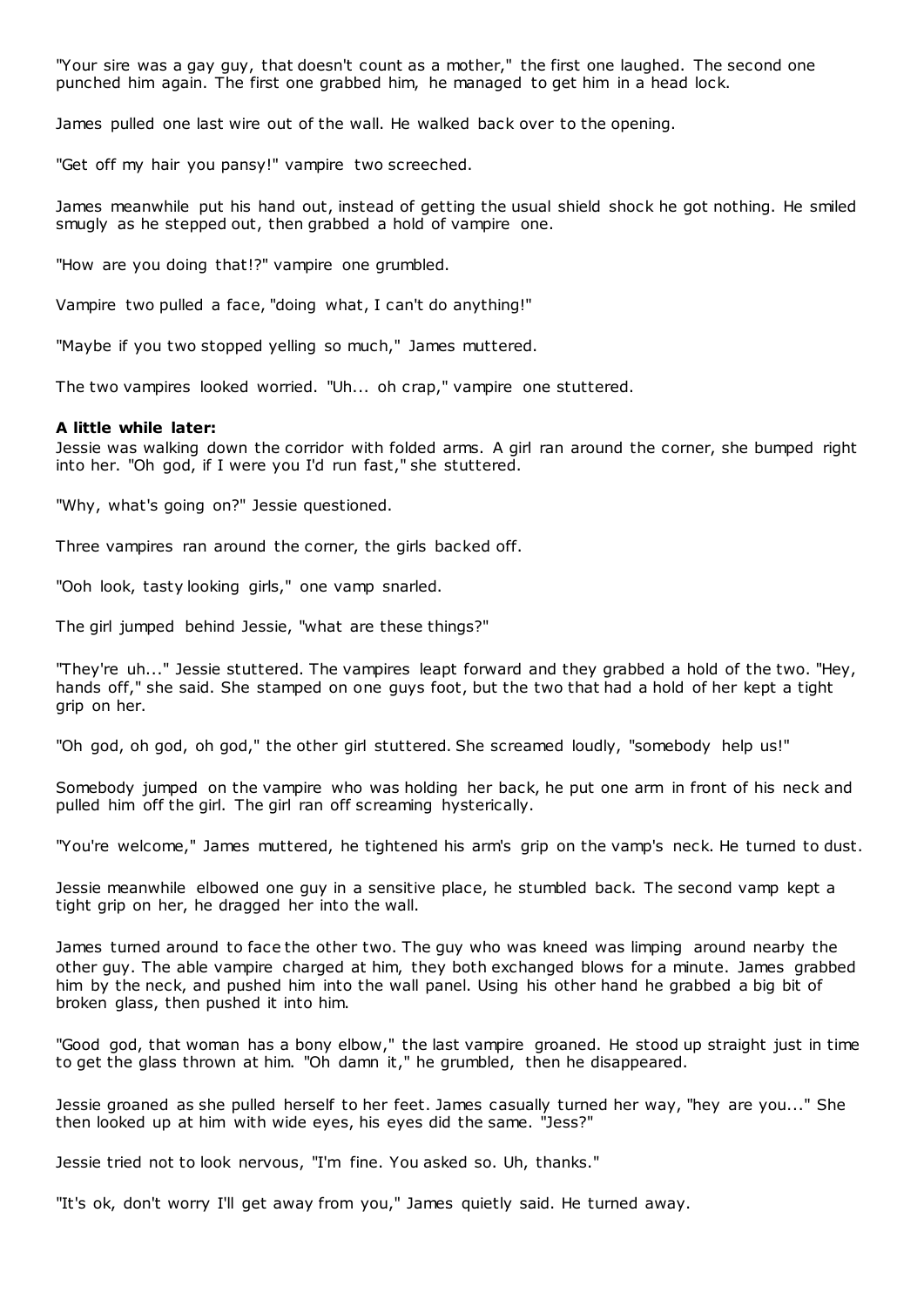"No wait," Jessie said. She took a few steps closer to him. "I was going to talk to you, you know visit you."

James looked confused, "I wasn't expecting a visit for a few days." He turned back around, "let's get this over with."

"What? Are you expecting me to yell or hit you?" Jessie muttered. "I don't want to do that."

"Ok kick me, whatever's good, I deserve it," James said.

Jessie walked over to stand right in front of him. "James I don't want to hurt you. I haven't spent the last day or however long it's been, cursing your name or planning some nasty comeback. All I've been thinking about is how my life would be without you, you know cos you'll avoid me like this. I imagined it while trying to get to sleep last night, but I didn't in the end, you know why?"

"Um well, I dunno," James muttered uncomfortably. "Cos you um, had a party or something?"

Jessie eyes narrowed, she took one step closer. "No, stop being like that!" she snapped.

"Sorry I just don't know," James said.

"I cried ok, usually I'd cry myself to sleep but it was too..." Jessie said. "I don't want that life. I want to be with you."

"But Jessie, I did something horrible to you. I don't deserve to have you back," James said.

"Ok, I don't see it that way. Yeah it hurt, but the thing is you weren't yourself," Jessie said. "I know you'd never hurt me normally. Besides if you had really wanted to rape me, you wouldn't have had a problem doing so. You didn't even get close. And this is what I want, I don't know about you."

"I don't know if I could ever forgive myself for this," James muttered.

Jessie placed a hand on his shoulder, she used her hand to stroke his right arm. "No, don't say that. You may not but I already have. You're not going to punish me by avoiding me because of that, are you?" She started to get tears in her eyes. "Don't you want me?"

"Of course but that's not the issue," James replied uncomfortably.

"Then what's the problem?" Jessie asked. She moved the hand on his shoulder to the side of his face. "We're great together, don't you remember? I know you were freaked out about the baby, but you don't have to do anything if you don't want to."

"Right, I know I'm a bad guy but..." James muttered. "I do want to be involved like I should be, and I do want to be with you more than anything else. I just..."

"I know, you don't deserve me," Jessie muttered. "Don't give me that."

"A lot of people would agree with me," James said.

"I don't care what other people think. This is simple you know. Yes or no questions," Jessie said. She moved her right hand by her side. "Ok, do you want to be with me?"

"Yes, you know that but..." James replied.

"Ah," Jessie interrupted him by raising a hand. "Next question, if I want to be with you, do you really want to hurt me by rejecting me, just because you can't forgive yourself?"

James shook his head, "no."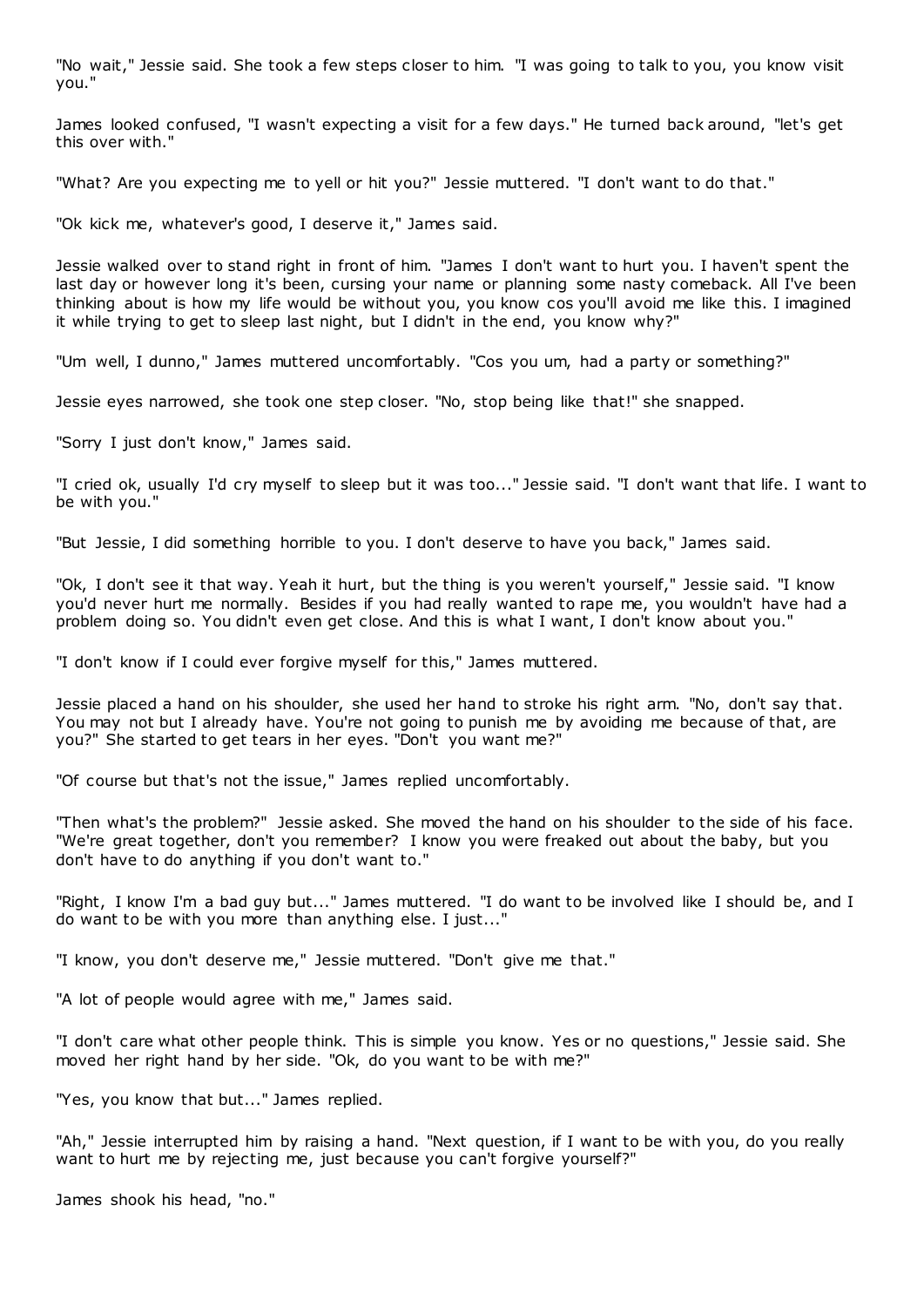"I can help you with that. I doubt you're ever going to feel better by lying around in the brig voluntarily," Jessie said.

"I guess but..." James said.

Jessie sighed, "don't feel too badly ok, we've both done stupid things."

"You haven't done anything wrong," James said.

"Actually there's something you need to know," Jessie nervously said. "I lied about when I got pregnant, and that was wrong. If I had told you, this wouldn't have happened. You wouldn't have gotten drunk, you wouldn't have badly try to come onto me."

"Jess, don't do that shifting blame thing. When are we talking about?" James questioned.

"Um, two months," Jessie replied.

James looked uncomfortable again, "two? Ok, at least we weren't drunk, that's good."

"Yeah that's why I shouldn't have lied, I think we both played a part in this," Jessie said.

James reached out his hand to stroke the side of her face. "Don't, it's not your fault and it's all mine."

"Think about it James. I'd better leave you to fight vamps," Jessie said.

James' eyes widened, "oh god, I really should. I've got to go." He started walking backwards.

"Yeah sorry, I distracted you and I should have waited until later," Jessie said. "Just think about what we talked about. If you decide to, come and see me. If not, don't. I'm not ready to get hurt again." She watched him walk away, he nodded before turning around.

## **The Bridge:**

The turbolift opened, the vampires nearby raised rifles and pointed them at it. Chakotay and Tuvok walked in, they immediately got rifles in their faces.

"Over there!" one vampire snapped. Some of the vampires dragged them both over to the others.

Chakotay glanced around at everyone who was there. "Where's the Captain?"

"The leader took her into the Ready Room. She restricted access to the computers, only her and you can do anything," Tom whispered.

"Yeah, better keep the part about you down," Harry muttered quietly.

"So uh, did you get James out of the brig?" Tom asked quietly.

Tuvok raised an eyebrow, "three men attacked the room. The station was destroyed so the forcefield wouldn't go down, I and another crewmember got knocked out. When we both came to the men were gone, and so was Taylor."

Harry glanced at Tom with a smirk on his face, "you want him to save you like you're a damsel or something?"

Tom frowned, "hey, you don't know what's going on. We've faced people like this before, and all of us but him got knocked out easily. They're super strong, you know like him."

"Who are you talking about?" a vampire asked angrily.

"Uh, some dead guy, yes he's not a threat or anything," Tom replied.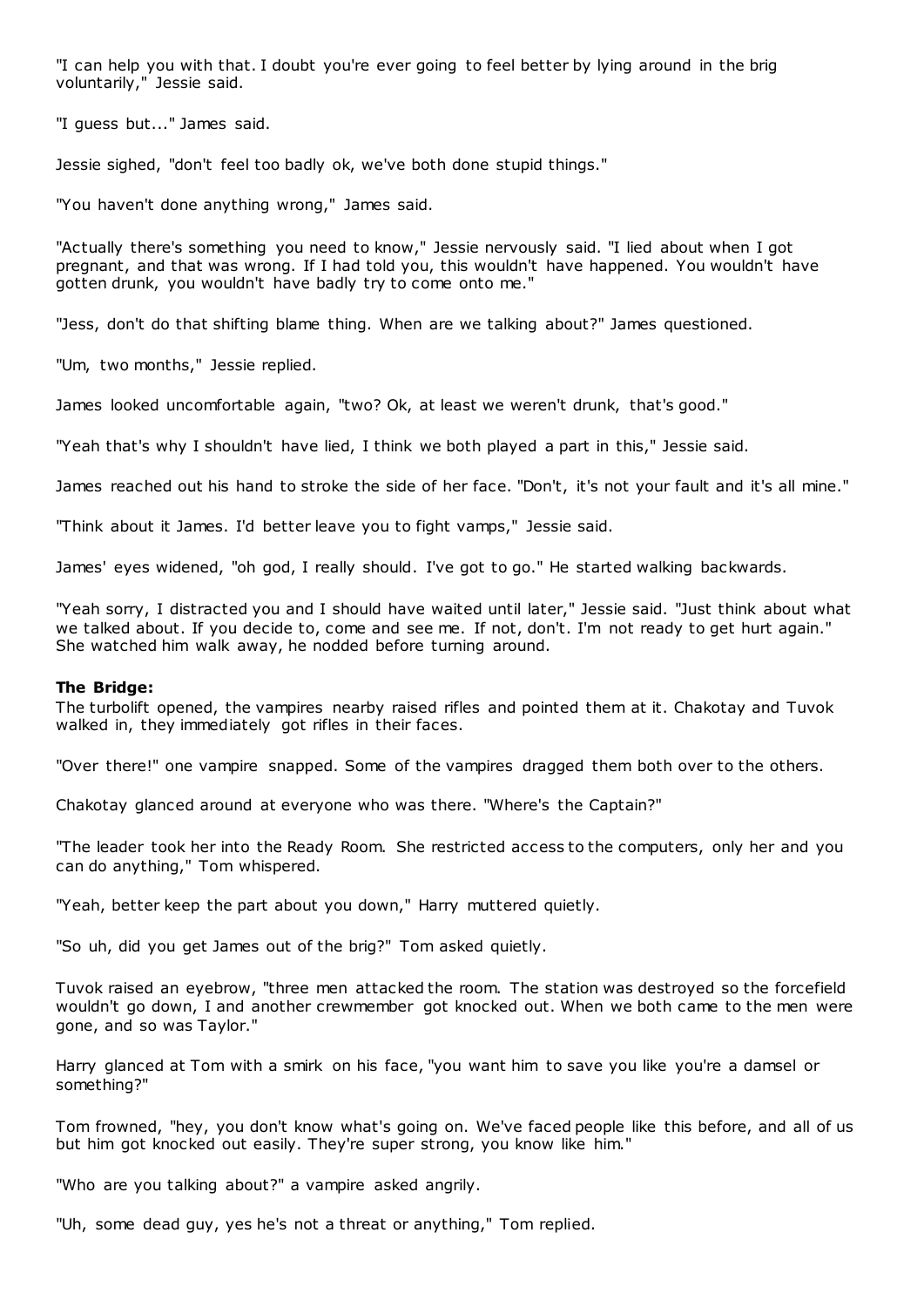## **Meanwhile:**

James walked into his quarters, then headed straight into his room. He knelt down beside the bed, he pulled out a big bag from underneath it. He pulled out a few weapons then he stood back up. James sighed as he headed back the way he come and started go down the corridor.

The turbolift door opened, two people ran out of. They ran right into him looking all panicky. "I think we lost him," one said as they continued running off. A vampire jumped down from the ceiling of the turbolift.

"For god's sake," James muttered as he pulled out a small circular metal bar. He pressed a little button, a long blade shot out of one side of it.

The vampire meanwhile ran towards him, he noticed the blade and stopped dead. He turned around then he ran back the way he came. James threw the sword so it plunged into the wall next to the turbolift, it blocked his escape.

James walked closer to him, "ok I'm not going to kill you yet, I need to know a few things."

The vampire turned around, "I'm not telling you jack."

"I'm not called Jack, so that's not a problem," James said. "Now, how many are you are there?"

## **The Ready Room:**

"Why didn't you just kill us?" Kathryn asked.

Frenit smiled, he sat down next to her and slipped an arm around her. She pushed it off. "Well you see, there's not enough of you people to keep us going for a week. This is the perfect place to set up shop, and I can't kill the people who know how to keep the shop up for business."

"You're going to use this ship to do what exactly, attack colonies or something?" Kathryn questioned.

"No, that's too basic ," Frenit shook his head. "You'll see. All I need now is the bridge all to myself. No I'm not going to tolerate more of your friends coming by like it's a public room."

"You know what's easier, leaving," Kathryn said.

Frenit put his arm around her again, his hand raised up to grab a hold of her hair. "Something even easier is you getting rid of that command code problem."

"You don't know the meaning of the word easier," Kathryn said.

"Yes, you for example are easy. You can't argue with that," Frenit said. He pulled out a knife and placed it against her neck. "Give me the codes."

Kathryn smiled, "if you kill me you'll never get them."

"Look Kathryn, if you don't give up the codes we'll just have to settle for eating you all right now. It's your choice," Frenit said. "We can start with that annoying blonde guy out there, then the gelled haired one."

"I know how to stop people getting to the bridge," Kathryn said quietly.

Frenit smiled deviously, "that's a good girl." He pulled himself up, dragging her with him. "Get on with it."

## **Meanwhile:**

The turbolift seized violently. "Computer report," James said.

The computer responded, "access to Deck One has been restricted."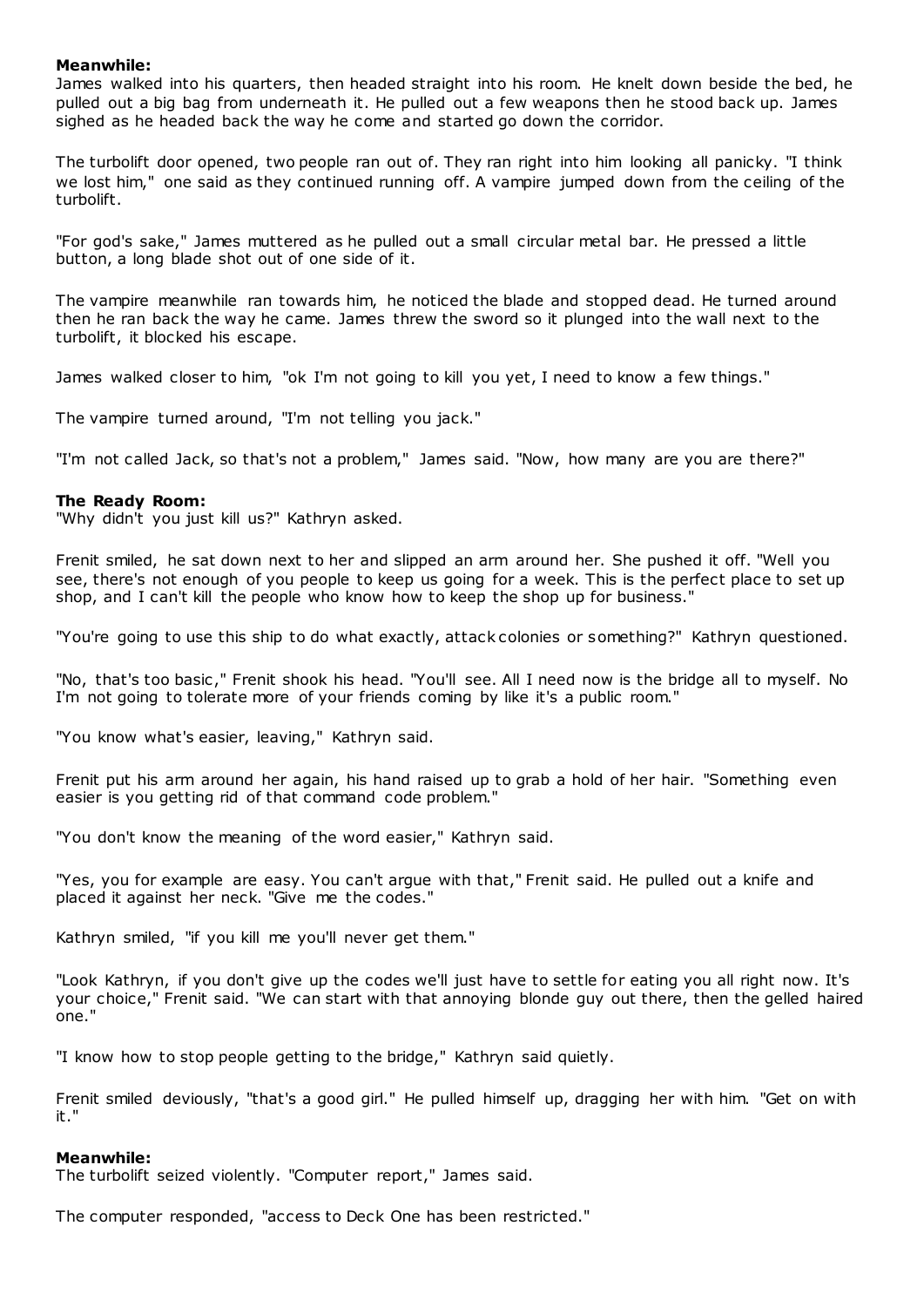"Great," James groaned. He reached up to push the panel on the lift ceiling away. He jumped up and pulled himself onto the top of the lift. Nearby there was the emergency ladder going up to the next deck. He started to climb up it until he got to the top, then grabbed a hold of something above him. With his other hand he put the sword away into his pocket.

## **Meanwhile on the bridge:**

Tom looked uncomfortable, "but I don't wanna."

"You made us play that irritating game, now dance!" one vampire snapped.

Tom groaned, "ok, but how is me dancing going to entertain you?" He started doing a dodgy arm routine.

Everyone jumped at the sound of a massive crash come from the turbolift. Now standing in front of a massive hole in the turbolift doors was James. "Hi," he said politely. A few vampires raised their rifles, while some of the others ran towards him.

Tom stopped dancing, the vampire next to him slapped him so he had to continue. Chakotay and Tuvok attacked the vamps with the rifles. Chakotay wrestled one onto the ground, Tuvok snatched the rifle out of one of the vamps hands.

James elbowed one vampire, while punching another one on his other side. He pulled the sword back out, a quick press of the button made blades come out of both sides. The two vampires were stabbed easily enough with it.

The vampire wrestling with Chakotay turned the tables on him. He leaned in to try and bite him. James pulled a crossbow out from behind his back, the vamp turned to dust. He pointed it at another guy just before getting pushed to the ground by one of the last two. He dropped both of his weapons.

Tuvok tried to do a neck pinch on the other one. The vamp just gave him a funny look, then he punched him to the ground.

James stabbed the one he was fighting with a knife, as soon as he was dust he jumped back onto his feet. He threw the knife at the last vampire.

"Ok what just happened?" Harry stuttered.

"What's he doing?" James asked.

Everyone stared in Tom's direction, he was still dancing. Chakotay slapped him across the back of the head. "You can stop now."

Tom blushed, "I was celebrating."

James walked over to join the others, while putting the bow back behind his back and put the sword back to normal. "There's still two left, one is outside the shuttle bay. Where is the other one?"

Tom looked nervous, "it's that guy who you fought in the cave on New Earth."

"I know that, where is he?" James asked.

"He's with Janeway in the Ready Room," Tom replied.

Chakotay sighed, "there's a forcefield around the door. Somebody remove it, I need to get her out." Harry nodded, he headed back over to opps.

"Good luck," James commented. "Frenit is too tough for you. Nobody's going in but me."

"Ok, you don't care about her. You're just going to go in recklessly and get her killed," Chakotay said.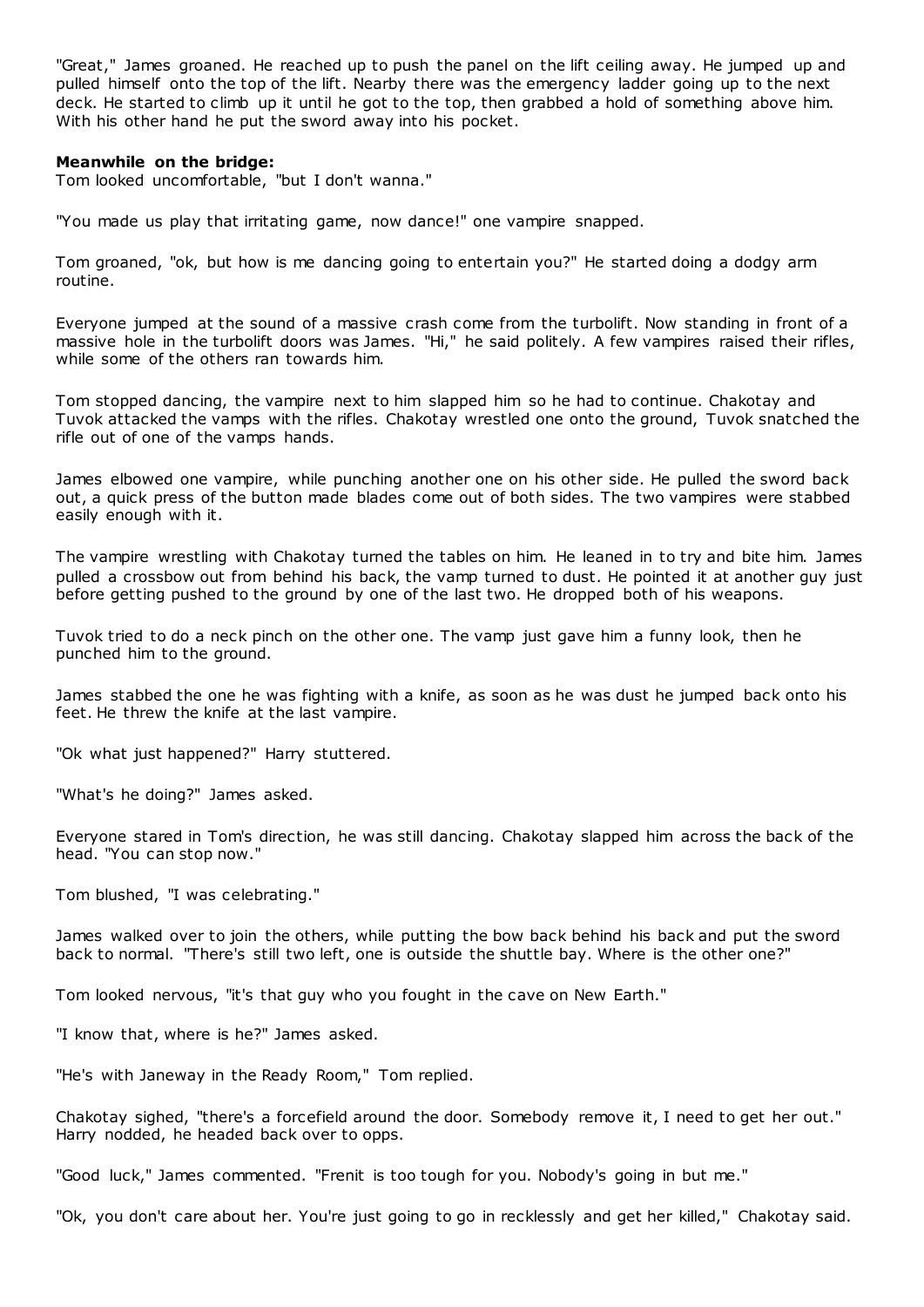"And you going in will get you and her killed," James muttered.

Chakotay shook his head, "look I've had it with this superiority complex of yours. I'm going in and you stay behind."

"Chakotay, Frenit will crush you like a big fat ugly bug," James muttered.

"He's right, the guy knocked us all out," Tom said.

Chakotay rolled his eyes, "come on. You, Foster and Thompson aren't exactly good macho fighters."

"Listen Chuckles, I'll explain this in a way you'll understand. The thing you do best is be all Indiany and being all commander type. Harry's a science geek so the thing he does best is, uh science stuff," James said, he glanced at Tom who smiled. "Um Tom's best at being annoying and flying the ship."

"Hey," Tom grumbled.

"Indiany?" Chakotay muttered.

"Doesn't matter, the point is that the thing I do best is this," James said.

"I'm not disputing that, but you don't care enough about Janeway to get her out of there safe," Chakotay said.

"I do care," James muttered. "She's one of the few people who doesn't treat me like a freak. Yeah I can't stand her sometimes, but I'm not the only one Chak."

Chakotay narrowed his eyes, "I can only not stand the coffee version of her."

"Well it's the same with me," James said.

"The shield is down," Harry said.

"Nobody follow me, it's for your own good," James said. He headed towards the Ready Room.

#### **Meanwhile:**

"I'm not telling you," Kathryn grumbled. "You'll have to kill me before I let you take my ship."

Frenit groaned, "we're going in circles. You can only have it one way. It's take your ship or eat everyone."

"You know that won't last long," Kathryn said.

"Right, the only possible threat is your brat but he's permanently locked up," Frenit said.

Kathryn smiled, "oh I see, you're afraid of him aren't you?"

Frenit narrowed his eyes, "I know what you're trying to do, you're trying to annoy me."

"No, why else would you attack while he's locked up?" Kathryn said.

Frenit grabbed a hold of her arm then pulled her over to him. He placed the knife against her neck. "I am a lot stronger than your brat, he's no match for me."

The door opened, James walked in while raising the crossbow. He fired it at them, Frenit caught it at the last second.

"Do that again and this gets dug into her neck," he muttered.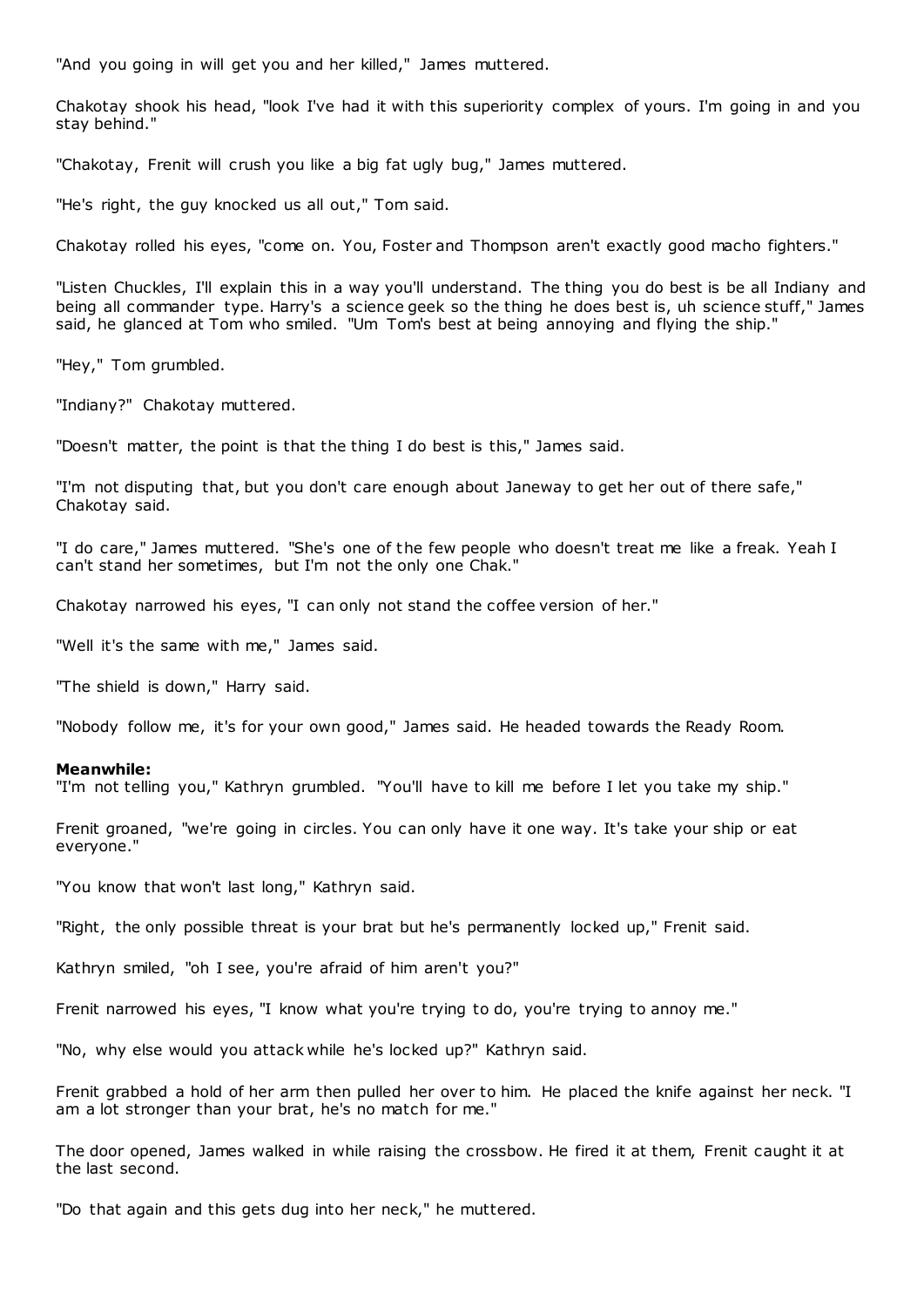"Let her go," James said as he moved closer.

"Ah ah, stop right there," Frenit snapped. He turned Kathryn around so her back was facing him. "How did you get out?"

"Easily," James replied, lowering the crossbow. "Now let her go, and I'll take it easy on you."

Frenit developed a smirk on his face, "now James, you don't care about her. If you want to stop me, go ahead, attack me."

Kathryn struggled, she put a hand on one of his arms to pull it off but failed. "James I... you should."

"Yes he should, he doesn't give a rat's arse about you and he never will," Frenit muttered.

"Let her go," James said sternly.

"Let me think about that," Frenit said.

Kathryn closed her eyes, "just do it, he needs to be stopped."

"Yeah, you can't stand her right. Why not get rid of her and help the ship at the same time," Frenit smiled.

James threw a knife that was behind his back, it plunged into Frenit's leg. He yelled out in pain, Kathryn kicked him there and he loosened his grip. She pushed away from him as James headed over to attack.

Frenit quickly recovered and threw a punch, he ducked and hit him in the stomach. James pushed him to the ground, Frenit attempted to kick him with his good leg, he grabbed a hold of his foot then he twisted it and pushed it. You could hear the bones breaking in them. His other leg pushed him away, he nearly bumped into Kathryn.

"You should have..." she said.

"You're welcome," James muttered. He took out the sword just as Frenit still managed to get back onto his feet. James pressed the button on the weapon, just one blade came out. Frenit lunged forward and punched him hard, James tried to swing the sword at him but he grabbed a hold of his wrist. He twisted it enough to loosen the grip so he'd drop it.

Kathryn grabbed something that was the closest, but it was only the vase. She groaned as she put it back, then she ran off towards the desk.

Frenit grabbed a hold of him by the neck, he hit him hard in the stomach then he pushed him into the wall. His face changed to vampire form, "this was way too easy. You disappoint me."

Kathryn came up behind him and smashed the computer over his head. He pushed her to the ground. James punched him in the face, he punched back. They continued exchanging blows. Frenit strengthened his blow, which knocked him to the ground nearby the glass divider.

Frenit made his way over, James kicked him in the broken leg, making him stumble backwards. He jumped back onto his feet, then threw another punch. Frenit quickly grabbed the sword by the blade and hit him with the handle of it.

"You know I'm already bored with playing with you," Frenit snarled. He hit him harder than before, right after he hit him again with the sword's handle. James stumbled backwards again, and crashed right through the divider and onto the side of the desk. "Face it, I'm stronger than you'll ever be."

"Oh Frenit," Kathryn said from behind him. He gasped as something sharp penetrated his arm. "Damn, this thing is hard to aim," she muttered while lowering the crossbow.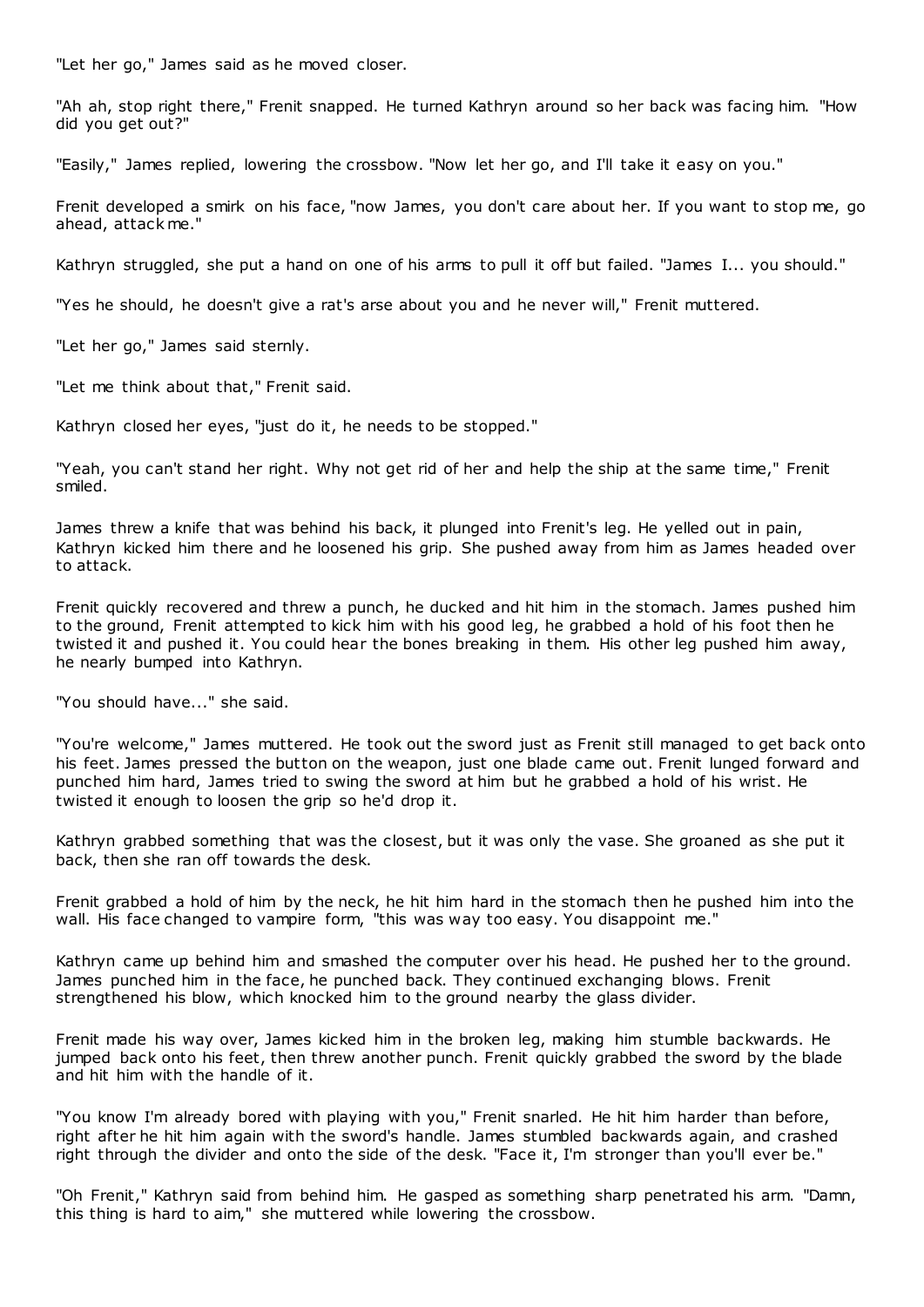"Kathy, one at a time pet. I'd rather kill him with you watching," Frenit grumbled. He turned around to grab her, he threw her towards the sofa. Then he turned back to find James had stood back up. He raised the knife he had quickly, just as quick Frenit blocked his attack with the sword. "Nice toy you have here, does your mummy know you play with such things?"

"You're an idiot Frenit, besides she's dead," James muttered. With his other hand he punched him.

"Did you hear that Kathy, such harsh words," Frenit sniggered. "I'm not playing games anymore.." He backed off and threw away the sword. "Are you man enough to throw away your toys?"

"Fine," James said, he tossed the knife to the side.

"Now let's see how long you'll last without them. You know full well that I can do more damage like this. I'm going to enjoy this."

"I've got a word of advice Fren. Get over it, she's gone. I didn't kill her, you did," James muttered.

"Who?" Kathryn questioned.

"She was my little girl, you..." Frenit grumbled.

"You sired your own daughter, she was already dead when I got her," James said.

"All right, I'm not going to kill you just yet. I'll find that girl of yours and cut her open, see how you like it. Two for the price of one," Frenit said.

"Trust me, you won't get passed me. I won't ever let you touch her," James said.

"You don't know how wrong you are. My child's just dust, when I'm through that'll be what's left of yours," Frenit said. James narrowed his eyes, he lunged forward for him. Frenit smirked and grabbed him by the throat easily. "You can't ever begin to imagine the max of my strength. Don't make me show you boy." He lifted him up easily and forced him into the desk. It collapsed under the strain.

Frenit walked over to him with a stony look on his face. He climbed over him and grabbed a hold of his hair. He lifted his head a little, then smashed it into the desk. He lifted it and pushed his face back into the table.

Kathryn pulled herself up a little using the sofa, "no, stop that!"

Frenit just laughed, he did it one more time and lifted himself off the table. "Fine, why don't we get out of here." He jumped onto the table, knelt down to lift James up as he straightened himself up. "It's too cramped in here to do this, ey?" He then threw him as hard as he could towards the wall.

## **Bridge:**

"I wonder why a vamp would hang out near the shuttle bay," Harry muttered from opps.

"Back up plan maybe," Chakotay said as he paced nearby the Ready Room door. He glanced over at Tuvok, who was with Harry. "Tuvok, get rid of him. You'll need a sharp weapon."

Tuvok nodded, he stepped into the other turbolift.

"Lets hope Frenit doesn't notice you switched everything back on," Tom said.

Chakotay frowned, "I didn't, oops."

Harry nervously glanced out of the permanently open turbolift doors, he looked down and saw Tuvok lying on top of one of the turbolifts.

Everyone jumped as another loud crashing sound came from nearby Tactical, this time it was much louder.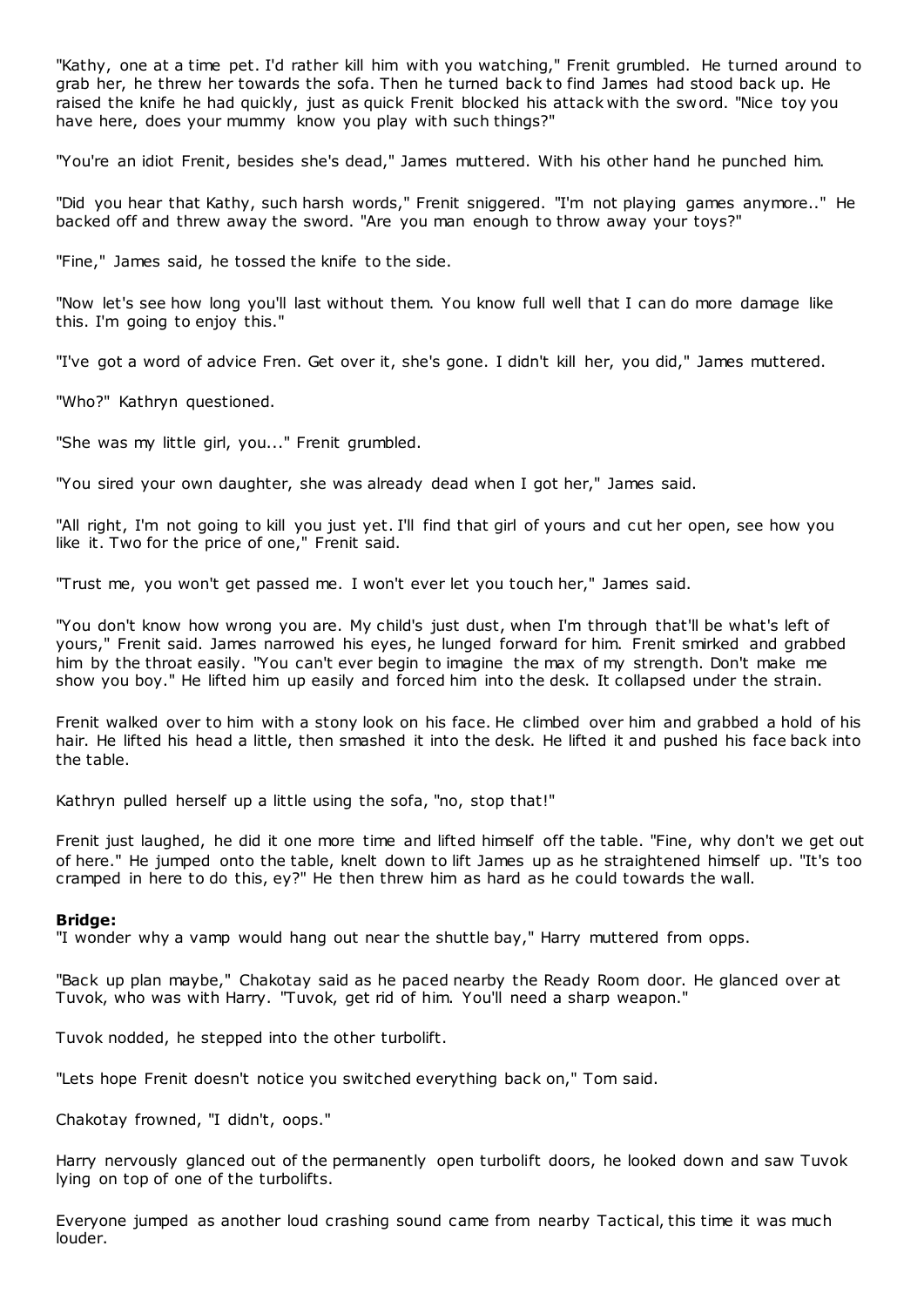"Holy Moses," Tom stuttered as he glanced over at the new big hole in the wall.

## **The Ready Room:**

Kathryn was staring with wide eyes, "James..."

Frenit glanced back at her, "yeah by the way, nice choice of names Kathy. Bye." He jumped down from the desk and headed towards the new big hole in the wall.

## **Bridge:**

"Stay back, if that was James going through the wall we're in trouble," Chakotay said.

"Hell yeah, if it was Frenit we still are though. The guy's really resilient. He bounces right back with everything," Tom muttered.

"What a nice thing to say," Frenit said as he stepped out. "He's right too."

"Then how are we supposed to kill him?" Chakotay muttered in Tom's direction.

Tom shrugged, "I don't know, stake him or behead him quick as you can."

Frenit stood over James as he lay still on the ground. He raised one of his feet up just above James' head. At the last second James grabbed it, twisted it a little and pushed as hard as he could. This made him stumble back through the hole.

"What happened?" Tom asked.

Kathryn stumbled through the Ready Room doors, Chakotay quickly joined her. "Are you all right?" She nodded lightly while watching the Tactical station.

James pulled himself back up using the Tactical station. Now he had a massive bruise all the way down the left side of his face, blood coming from his nose and a deep cut along the right cheek. He also had a few cuts and bruises on his arms.

Frenit got his balance back, and stared at him in shock. He tried to shake it off. He lunged for him, but James quickly jumped onto Tactical and rolled onto the other side.

"What now, are you afraid to fight me?" Frenit sneered.

"Fight, I thought you were trying to hug me," James said with a shrug.

Frenit growled as he made his way around the station, James met him half way and they continued trying to and punching one another.

Kathryn headed towards them, Chakotay quickly blocked her from going further. "No, don't."

"What? I have to help him," Kathryn muttered.

"You can't, this is something he needs to do on his own," Chakotay said.

"Plus have you seen the state of James? Imagine how we'd look if we decided to fight Frenit," Tom commented.

Kathryn ignored him, "what if he kills him. No, I have to help."

"You can't do that. He needs to get this out of his system," Chakotay said.

The fight had now moved to behind the command chairs. James threw another punch, but Frenit grabbed him by the wrist. Like he was expecting it, he punched him as hard as he could with the left hand.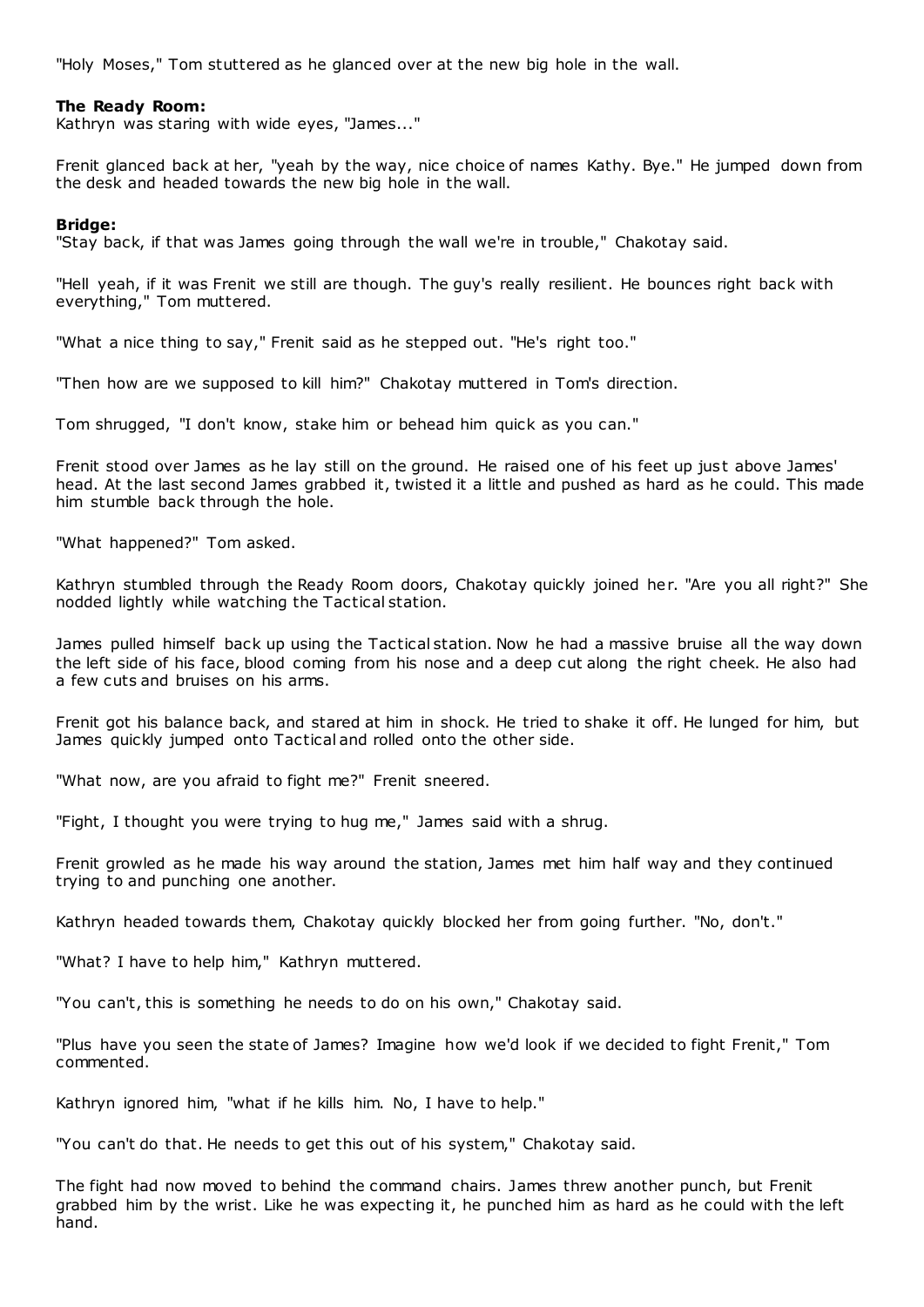Frenit shook it off and kept a tight hold of his wrist. He pulled him closer, he used his other hand to drag him so he had his back to him. He bent his arm back as hard as he could. He yelled out as the arm twisted at an angle it wasn't supposed to go anywhere near. A few people like Tom cringed. Chakotay tried his best to keep Kathryn back.

"That's for doing that to the leg," Frenit growled. "Now, why don't we go and find your girl, then I can finally kill you."

"You're forgetting one thing," James muttered.

Frenit pushed him into the bar, "and what's that?"

"The Masters," James said.

"What about them?" Frenit questioned. James lowered himself, dragging Frenit with him, he used his good arm to help throw him over his shoulder. He crashed into the chairs and collapsed onto the floor.

James quickly went over the bar and joined him, he pulled a knife out as he held Frenit down. "This is how I killed one."

Frenit struggled to get away, "I didn't know they were so weak."

In: "Jertin to Frenit. I've lost contact with the others, I think they're dead."

"But how?" Frenit stuttered. He quickly grabbed the knife by the blade, but he couldn't pull it away.

"That was as easy as insulting you," James replied.

Frenit got his stony glare back, "what?"

"You're not too smart are you Fren," James muttered.

"Initiate code 37," Frenit said.

In: "Aknowledged sir."

"Be seeing you," Frenit said with a smirk. He disappeared in a transporter beam.

"What the?" James said as he climbed back onto his feet.

"Did we win?" Tom asked.

Harry frowned, "a ship has just uncloaked in the bay, it's heading out."

"I'd say seal the doors but we all know what they're going to do," Chakotay groaned. "Get a tractor beam on it as soon as it leaves."

"Aye sir," Harry said as he worked at the station. His eyes widened, "ok, they cloaked again. I can't get them."

"Well technically we did win, right?" Tom questioned.

"We? All you did was dance," Chakotay muttered.

"And very well might I add," Tom commented.

"Ok um, now that's that over, I'll go back to the brig," James muttered, walking away slowly.

"I was thinking Sickbay," Kathryn said.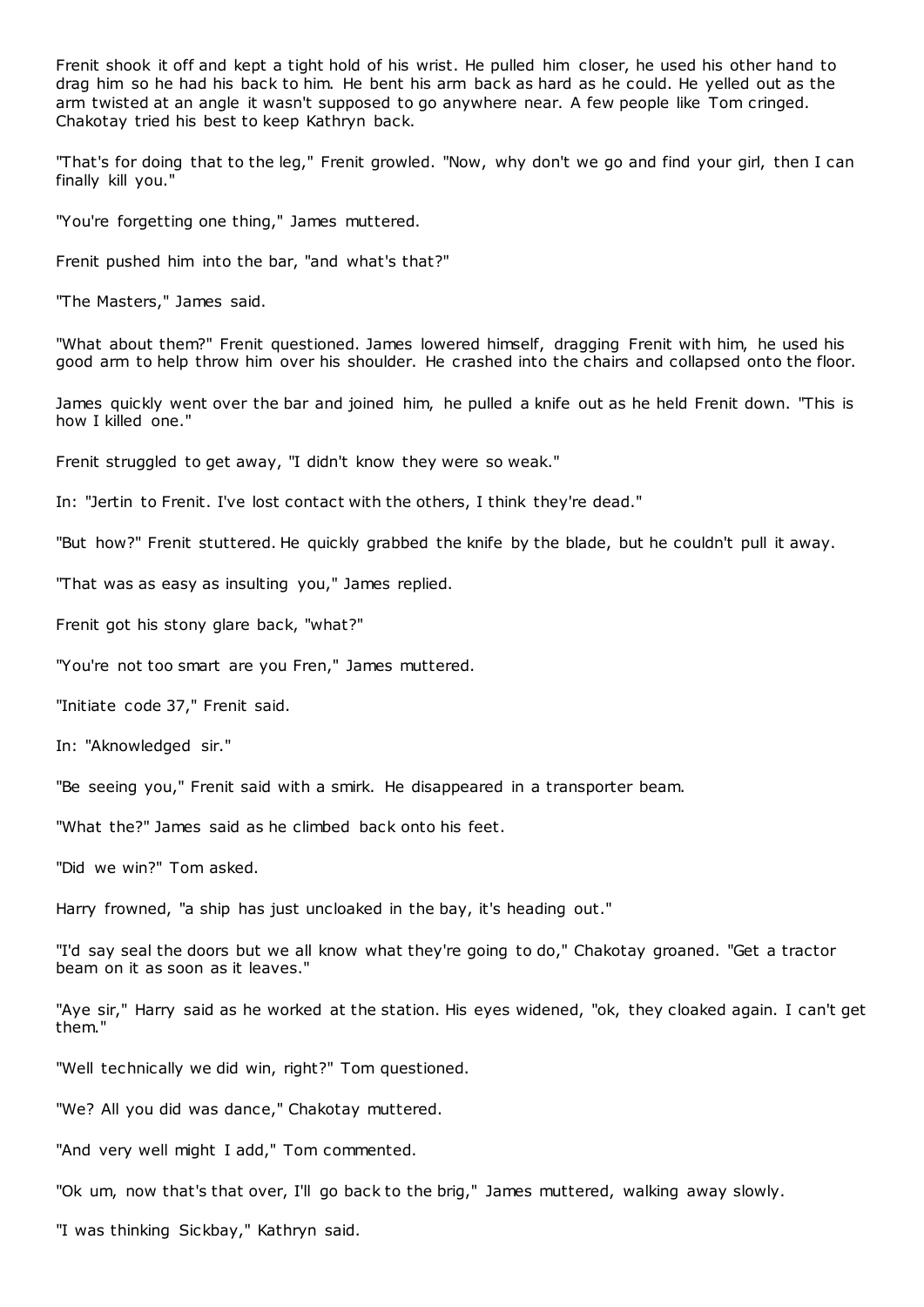"No, I'm fine," James said. He got as far as Tactical, then he stopped to lean on it. He then collapsed to the ground.

Kathryn was the first to react, she rushed over to kneel by his side. Chakotay, Tom and Harry gathered around. "Call Sickbay," she ordered.

"No I'm fine, I should go to the brig. That's where I belong," James said, trying to sit back up. Kathryn gently made him lie back down.

"No you don't. You've just saved the ship," she said softly. "We're proud of you, aren't we?"

"Actually yeah, that was cool. You kicked ass," Tom said.

Harry sighed, "Captain, the transporters won't work remember. Command codes."

"Oh. Chakotay, you do that," Kathryn said.

Chakotay nodded, "gladly." He turned away.

#### **Sickbay:**

The Doctor walked into his office with a frown on his face. Kathryn watched him looking just as worried. "He's a bit beaten up but he should recover, just a little bit of bed rest and he should be fine."

"Good," Kathryn said. She turned to look at the biobeds. "What did he..."

The Doctor sighed, "his arm was bent way out of shape, nose bones were all more or less smashed in. He also has a concussion, a lot of deep cuts and bruises. How come he got like this, didn't anyone tell him to back off or help him?"

"I tried but there was nothing we could do," Kathryn replied.

"I recommend that he get some bed rest, but I know he's going to get up and walk out as soon as he wakes up. Permission to put a forcefield around him," the Doctor said.

"Granted," Kathryn said with a smile.

"There's something else," the Doctor said.

"What?" Kathryn questioned.

"I contacted the morgue. Apparently Marsen and Anders blood was drained from them," the Doctor replied.

Kathryn turned around to face him, "what?"

"Obviously the vampires hired this alien to send them packed lunches," the Doctor said.

Kathryn nodded, "well I just don't understand why they didn't just attack. They did anyway so what took them so long?"

"I guess we'll never know," the Doctor said.

Kathryn turned back around to look at the three biobeds. "No, we won't."

#### **The Mess Hall:**

Danny, Ian and Jessie were sitting at one of the tables in the middle of the quiet room.

"Jess you're crazy, he's a monster," Ian muttered.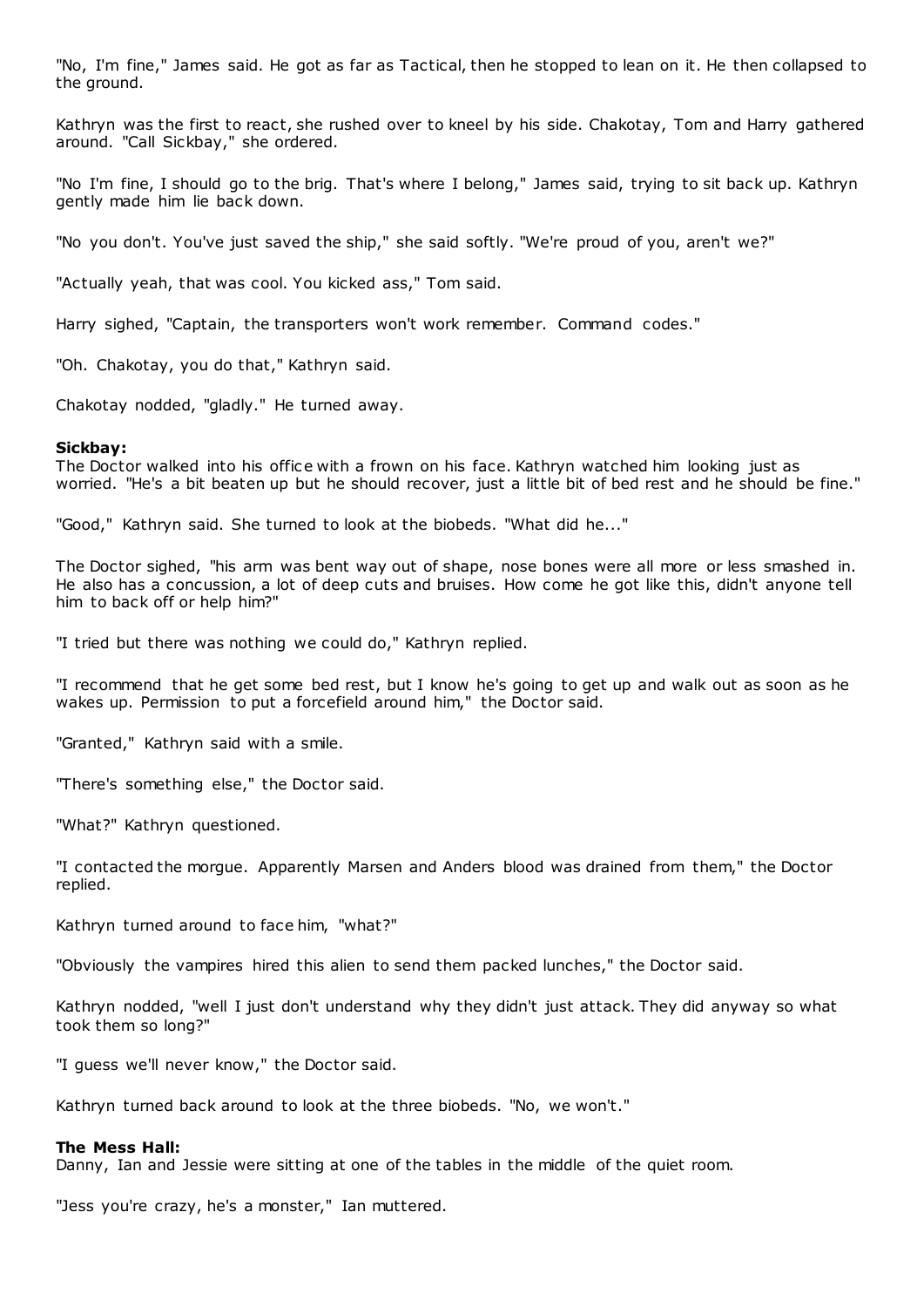"No he's not, for one thing he just saved the day right? Besides you can't judge a person by their drunken flirting," Jessie said.

"No but that's not the only reason why I'm calling him that. Jess you deserve a lot better than him," Ian grumbled. "He's not the same guy you knew."

Danny covered her face with her hand, "Ian back off."

"I'm just trying to protect her," Ian said.

"Ok stop it. I don't need protecting, I can take care of myself," Jessie said. "You guys have no idea what he means to me still, maybe if you did you'd stop giving me such a hard time."

Danny took a hold of her hand, "I do Jess, it's ok." She glanced at Ian with narrowed eyes, "we understand perfectly. He made a mistake, it's no use punishing him for life."

"Right," Ian muttered.

Jessie took her hand away, she placed them both across her face. "He hasn't come back to talk to me, obviously he's not..."

"Well I'll give him that. He has the sense to stay away," Ian said.

"Don't listen to him, he'll come around," Danny said.

Jessie shook her head, "no, he would have talked to me by now or... What am I going to do?"

Danny smiled a little, "if you want my advice, I'd get up and walk over there."

Jessie moved her hands away, "what?" She glanced around towards one of the doors. James had come through them, he was slowly making his way over. He hesitated, then stopped next to the kitchen. Jessie quickly got out of her chair, then headed over to him.

"Great, don't listen to Ian. He's just going to hurt her again, and I don't want to see that," Ian muttered. Danny placed a hand on his arm.

"Hey, you're not in the brig," Jessie said quietly.

"No, after what happened with the vamps it's not a good idea," James said. "And hey."

Jessie smiled weakly, "hi, um have you thought about, you know us?"

"Yeah I have," James replied.

"Well can I just say one thing first?" Jessie questioned. "I hope you don't think I'm being all demanding or grabby, I don't want to be that kind of girl. I think it's just..."

"Don't worry, I don't. I've put you through a lot," James said.

"Ok um, then what do you think?" Jessie asked nervously. "Oh um, I'd understand if you'd want more time. You probably didn't want me to come over, my bad. Just give me a signal and I'll go aw..." James stepped closer to her, he leaned in to kiss her on the lips.

"Please don't," he said as he pulled away.

Jessie put an arm around his neck, "I won't."

"Unbelievable," Ian grumbled as they continued kissing.